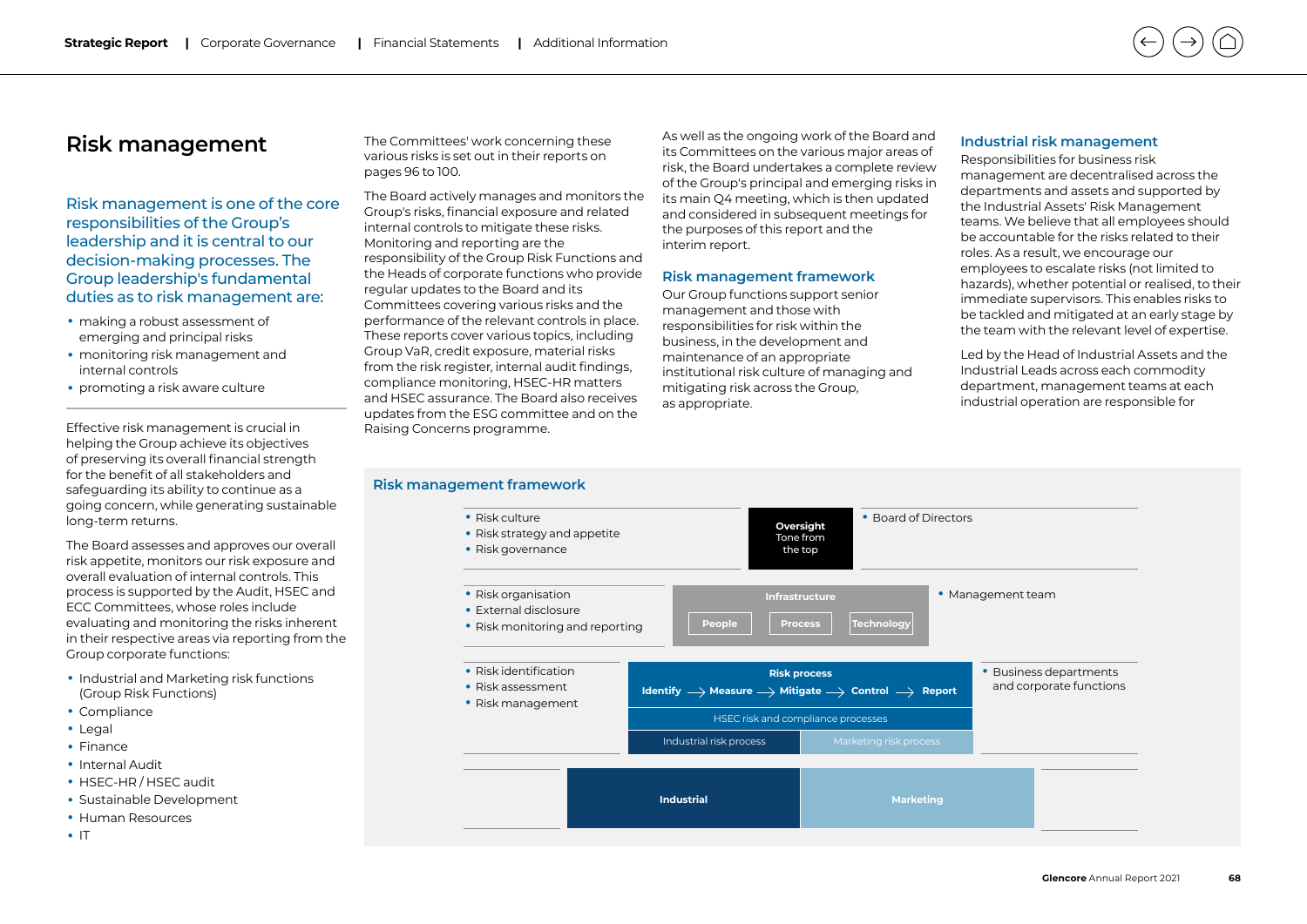implementing processes that identify, assess and manage risk.

The industrial risk process is driven by ongoing risk assessment informing risk registers maintained at asset, department and Group levels based on risk rating and controls evaluation, with risks owned, escalated and approved according to materiality and following the guidance contained in the Glencore enterprise risk matrix.

### **HSEC-HR & sustainability risk management**

These risk management processes are managed at asset level, with the support and guidance from the central Sustainability and HSEC and Human Rights (HSEC-HR) teams, and subject to the leadership and oversight of the HSEC Committee. The Head of Industrial Assets drives the risk management framework for all industrial assets, covering HSEC-HR, and his team monitors its implementation across the Group.

Our risk management framework allows us to identify, assess and mitigate HSEC-HR related risks. The framework identifies material matters and supports our ongoing assessment of what matters most to our business and to our stakeholders. The framework is supported by our HSEC assurance process. On a quarterly basis we monitor and review the progress to close out the corrective actions and address any outstanding issues with the local management teams. The Group's internal HSEC assurance programme focuses on catastrophic risks, assessing and monitoring compliance with leading practices.

Further information is provided in the report from the HSEC Committee on page 97 and will

be published in the Group's Sustainability Report for 2021.

#### **Marketing risk (MR) management**

Glencore's marketing activities are exposed to a variety of risks, such as commodity price, basis, volatility, foreign exchange, interest rate, credit and performance, liquidity and regulatory. Glencore devotes significant resources to developing and implementing policies and procedures to identify, monitor and manage these risks.

Glencore's MR is managed at an individual, business and central level. Initial responsibility for risk management is provided by the businesses in accordance with and complementing their commercial decisionmaking. A support, challenge and verification role is provided by the central MR function headed by the Chief Risk Officer (CRO) via its daily risk reporting and analysis which is split by market and credit risk.

The MR function monitors and analyses the large transactional flows across many locations using its timely and comprehensive recording and reporting of resultant exposures, which provides the encompassing positional analysis, and continued assessment of universal counterparty credit exposure.

The MR team provides a wide array of daily and weekly reporting. For example, daily risk reports showing Group Value at Risk (VaR), back testing results and various stress tests and analysis are distributed to the CEO, CFO and CRO. Additionally, business risk summaries showing positional exposure and other relevant metrics, together with potential margin call requirements, are also

### **Value at risk**

One of the tools used by Glencore to monitor and limit its primary market risk exposure, namely commodity price risk related to its physical marketing activities, is the use of a value at risk (VaR) computation. VaR is a risk measurement technique, which estimates the potential loss that could occur on risk positions as a result of movements in risk factors over a specified time horizon, given a specific level of confidence. The VaR methodology is a statistically defined, probability based approach that takes into account market volatilities, as well as risk diversification by recognising offsetting positions and correlations between commodities and markets. In this way, risks can be measured consistently across all markets and commodities and risk measures can be aggregated to derive a single risk value. Glencore's Board has set a consolidated VaR limit (one day 95% confidence level) of \$150 million (2020: \$100 million) representing less than 0.4% of total equity, which the Board reviews annually. Given 2021's elevated implied market volatilities, together with statistically higher commodity correlations and the nature / extent (e.g. increased size and tenor of the LNG business) of transaction volumes, the Board approved an increase in the VaR limit in H2 2021, initially to \$130 million on a temporary basis and then to \$150 million going forward, with effect from 1 January 2022.

Glencore uses a one-day VaR approach based on a Monte Carlo simulation with a weighted data history computed at a 95% confidence level. Average market risk VaR (1 day 95%) during 2021 was \$54 million, with an observable high of \$126 million and low of \$27 million, while average equivalent VaR during 2020 was \$39 million. There were no limit breaches during the period.

The Group remains aware of the extent of coverage of risk exposures and their limitations. In addition, VaR does not purport to represent actual gains or losses in fair value on earnings to be incurred by the Group, nor are these VaR results considered indicative of future market movements or representative of any actual impact on its future results. VaR remains viewed in the context of its limitations; notably, the use of historical data as a proxy for estimating future events, market illiquidity risks and risks associated with longer time horizons as well as tail risks. Recognising these limitations, the Group complements and refines this risk analysis through the use of stress and scenario analysis. The Group regularly back-tests its VaR to establish adequacy of accuracy and to facilitate analysis of significant differences, if any.

The Board has approved the Audit Committee's recommendation of a one day, 95% VaR limit of \$150 million for 2022.

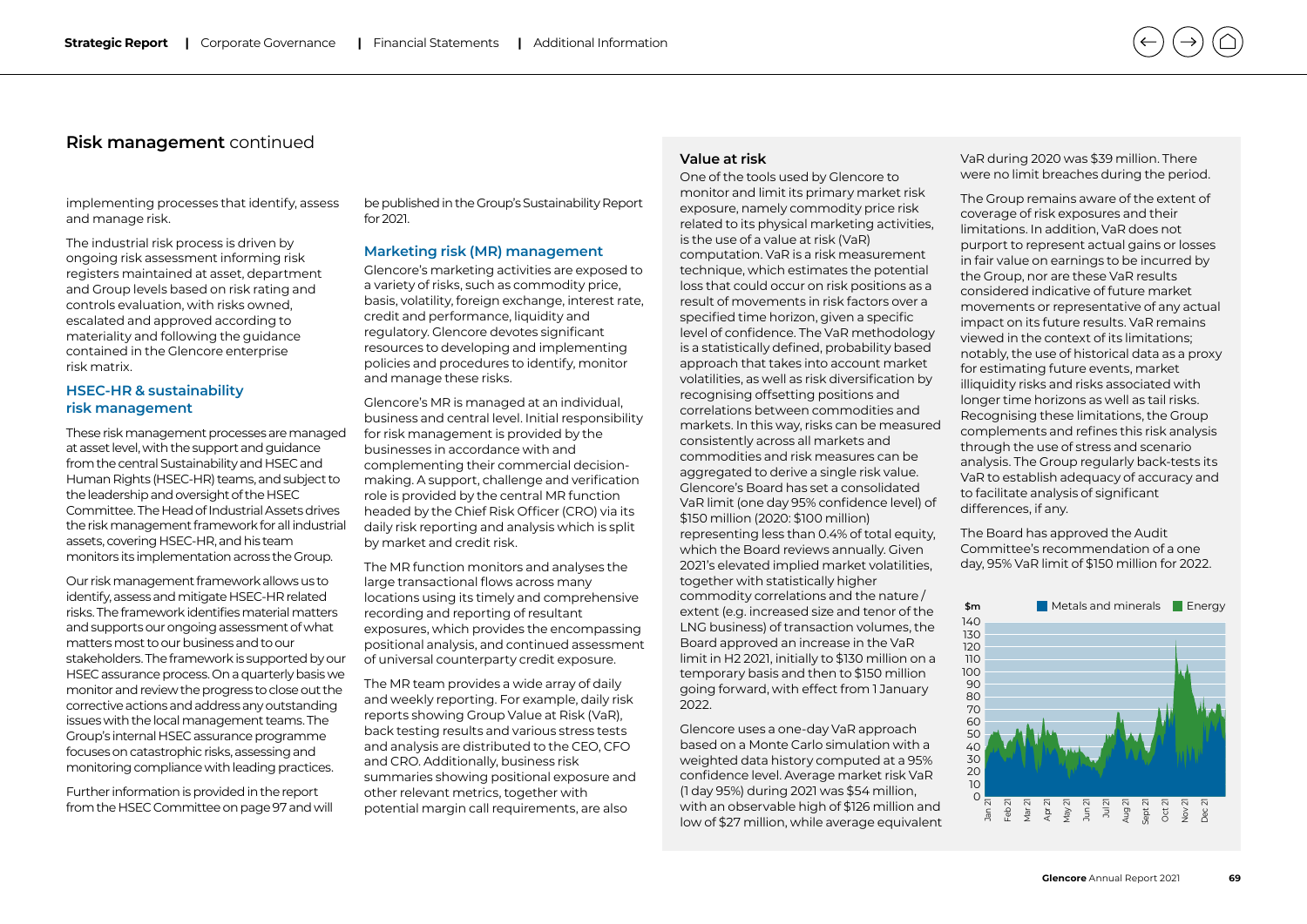circulated daily. The MR function strives to continuously enhance its stress and scenario testing as well as improve measures to capture additional risk exposure within the specific areas of the business.

The Group makes extensive use of credit enhancement tools, seeking letters of credit, insurance cover, discounting and other means of reducing credit risk from counterparts. In addition, mark-to-market exposures in relation to hedging contracts are regularly and substantially collateralised (primarily with cash) pursuant to margining agreements in place with such hedge counterparts.

The Group-wide credit risk policy governs higher levels of credit risk exposure, with an established threshold for referral of credit decisions by business heads to the CRO, CFO and the CEO (relating to unsecured amounts in excess of \$75 million with BBB- (or equivalent) or lower rated counterparts). At lower levels of materiality, decisions may be taken by the business heads where key strategic transactions or established relationships, together with credit analysis, suggest that some level of open account exposure may be warranted.

#### **Managing risk for joint ventures (JVs)**

The Board, through the ECC and HSEC Committees, reviews and determines the appropriate level of risk management oversight for the Group's material JVs. We ensure that our material risk management programmes are implemented at the JVs that we operate. In other JVs, we seek to influence our JV partners to adopt our commitment to responsible business practices and implement appropriate programmes in respect of their main business risks.

### **Legal and compliance**

For legal and compliance risk, see Ethics and Compliance section on page 43, and the laws and enforcement risk on page 75.

#### **Internal audit**

Glencore's Internal Audit function reports directly to the Audit Committee. Its role is to evaluate and improve the effectiveness of business risk management, internal control, and business governance processes.

A risk-based audit approach is applied in order to focus on high-risk areas during the audit process. It involves discussions with management on key risk areas identified in the Group's budgeting process, emerging risks, operational changes, new investments and capital projects. On an annual basis, Internal Audit also performs reviews at the direction of senior management and the Audit Committee. Internal Audit reviews these areas of potential risk, and suggests controls to mitigate exposures identified.

The Audit Committee considers and approves the risk-based Internal Audit plan, areas of audit focus and resources and is regularly updated on audits performed and relevant findings, as well as the progress on implementing the actions arising. In particular, the Committee considers Internal Audit's main conclusions, its KPIs and the effectiveness and timeliness of management's responses to its findings. The Audit Committee has concluded that the Internal Audit function remains effective.

### **Principal and emerging risks**

Our approach is framed by the ongoing understanding of the risks that we are exposed to, emerging trends that could seriously impact our business model, our risk appetite in respect of these risks, how these risks change over time and ensuring risk

monitoring takes place across multiple organisational levels.

In accordance with UK Financial Reporting Council guidance, we define a principal risk as a risk or combination of risks that could seriously affect the performance, future prospects or reputation of Glencore. These include those risks which would threaten the business model, future performance, solvency, or liquidity of the Group.

The Group understands an emerging risk as a risk that has not yet fully crystallised but is at an early stage of becoming known and/or coming into being and expected to grow in significance in the longer term.

Emerging risks typically have their origin outside Glencore and there is often insufficient information for these risks to be fully understood and prevention by the Group may not be possible.

The Board mandates its ECC, HSEC and Audit Committees to identify, assess and monitor the principal and emerging risks relevant to their respective remits. These Committees usually meet five times a year and are always followed by a meeting of the Board to review and discuss their work.

The assessment of our principal risks, according to exposure and impact, is detailed on the following pages.

The commentary on the risks in this section should be read in conjunction with the explanatory text under *Understanding our risks* information which is set out on page 72.

### **2021 developments and overview of principal risks and uncertainties**



**Risk probability change in 2021 v 2020**

|          | $\leftrightarrow$ |          |
|----------|-------------------|----------|
| Increase | Stable            | Decrease |

#### **Principal risks**

- **1.** Supply, demand and prices of commodities
- **2.** Currency exchange rates
- **3.** Geopolitical, permits and licences to operate
- **4.** Laws and enforcement
- **5.** Liquidity
- **6.** Counterparty credit and performance
- **7.** Operating
- **8.** Cyber
- **9.** Health, safety and environment
- **10.** Climate change
- **11.** Community relations and human rights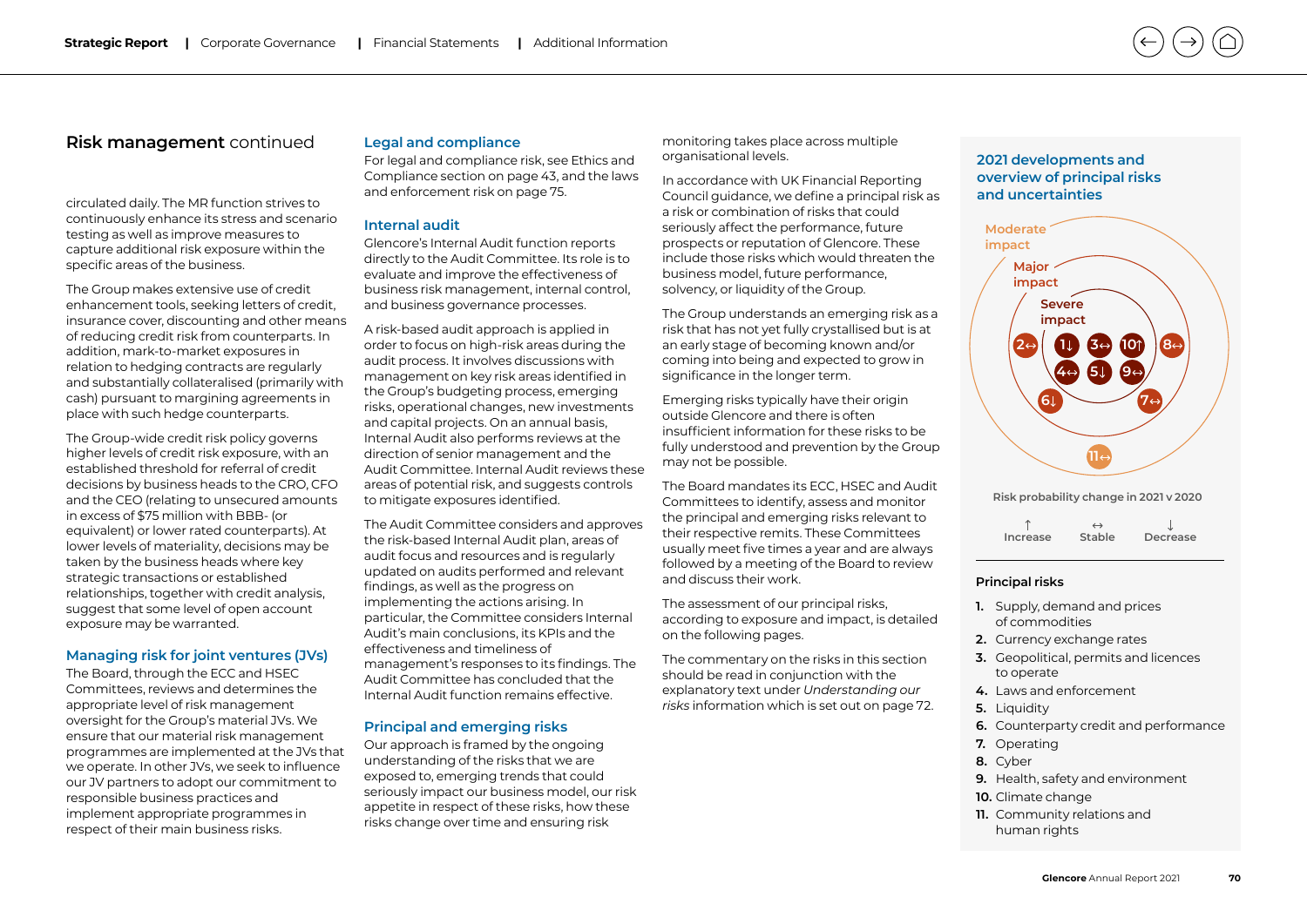## **Evolution in principal and emerging risks**

#### **Covid-19**

Globally, Covid-19 has continued to disrupt and affect our business. The main issues this year have been:

- the implementation of several new health and safety measures at our industrial sites and offices around the globe
- further mandatory shutdowns imposed by governments and shifts to remote working
- the various restrictions in travel, domestically and internationally, and
- strained supply chains.

Notwithstanding these challenges and their related impact on our risks, Covid-19's impact on our industry and the Company has been uneven. Global trading flows continue to operate and no critical infrastructure assets have been suspended. The benefits of global policy responses to tackle the impacts of the pandemic have helped reduce the negative consequences on the global economy.

This year has also seen significant increases in energy prices.

### **Russia/Ukraine conflict**

In February 2022, the Russian government commenced a war against the people of Ukraine, resulting in a humanitarian crisis and significant disruption to financial and commodity markets. The United States of America, European Union, Switzerland and United Kingdom imposed a series of sanctions against the Russian government, various companies, and certain individuals. Glencore complies with all sanctions applicable to our business activities.

Given the importance of Russian/Ukrainian supply to a number of key commodities including oil, natural gas, coal, grain, aluminium and nickel, volatilities in all of these have spiked. Applicable Sanctions are also significantly impacting traditional commodity trade flows.

Glencore has no operational footprint in Russia and our trading exposure is not significant. We are reviewing all our business activities in the country including our equity stakes in En+ and Rosneft (see note 35).

Over time, global commodity trade flows will need to adapt to some or all of Russian/ Ukrainian supply being unavailable, whether due to infrastructure damage, sanctions or ethical concerns.

#### **2021 update**

Consistent with the prior year, there are 11 principal risks of the Group, of which the following six are the most significant and may potentially give rise to the most material and adverse effects on the Group:

- supply, demand, and prices of commodities
- geopolitical, permits and licences to operate
- laws and enforcement
- health, safety, environment, including catastrophic hazards
- liquidity, and
- climate change risks.

The pages which follow provide a detailed analysis of each of the principal risks and uncertainties with comments on changes of impact, mitigation, controls, actions, and other relevant comments.

### **Longer-term viability**

In accordance with the requirements of the UK Corporate Governance Code, the Board has assessed the prospects of the Group's viability over the four-year period from 1 January 2022. This period is consistent with the Group's established annual business planning and forecasting processes and cycle, which is subject to review and approval each year by the Board.

The Board also assessed the medium- and long-term impact of climate change on the outlook for our commodity businesses, under a range of possible scenarios, as set out on pages 24-25. Such impacts are uncertain, being particularly dependent on long-term changes in the energy mix related to power generation and transportation, as well as consumption efficiencies, behavioural change and co-ordinated implementation of government policy and regulation frameworks, which will materially fall outside the four-year period selected for assessment of longer term viability. This analysis, however, indicates stable or improving opportunities across the portfolio in the Current Pathway scenario. In the Rapid Transformation and Radical Transition scenarios, we project significant coal demand decline over the longer term, more than compensated however (from a financial perspective) by materially stronger demand for battery and new energy infrastructure required metals.

The four-year plan considers Glencore's Adjusted EBITDA, capital expenditure, funds from operations (FFO) and Net debt, and the key financial ratios of Net debt to adjusted EBITDA and FFO to Net debt over the forecast years and incorporates stress tests to simulate the potential impacts of exposure to the Group's principal risks and uncertainties.

For the 2022-25 plan these scenarios included:

- a prolonged downturn in the price and demand of commodities most impacting Glencore's operations. Prices and FX over Q2 2020 (lowest average quarter in recent history, accounting for Covid-19) are assumed to prevail for the outlook period to 2025;
- foreign exchange movements to which the Group is exposed as a result of its global operations;
- actions at the Group's disposal to mitigate the adverse impacts of the above, principally the ability to defer or cancel capital expenditure, to manage the working capital cycle and to reduce or stop distributions to shareholders; and
- consideration of the potential impact of adverse movements in macroeconomic assumptions and their effect on the above key financial KPIs and ratios which could increase the Group's access to or cost of funding.

The scenarios were assessed taking into account current risk appetite and any mitigating actions Glencore could take, as required, in response to the potential realisation of any of the stressed scenarios.

Based on the results of the related analysis, the Directors have a reasonable expectation that the Group will be able to continue in operation and meet its liabilities as they fall due over the four-year period of this assessment. They also believe that the review period of four years is appropriate having regard to the Group's business model, strategy, principal risks and uncertainties, and viability.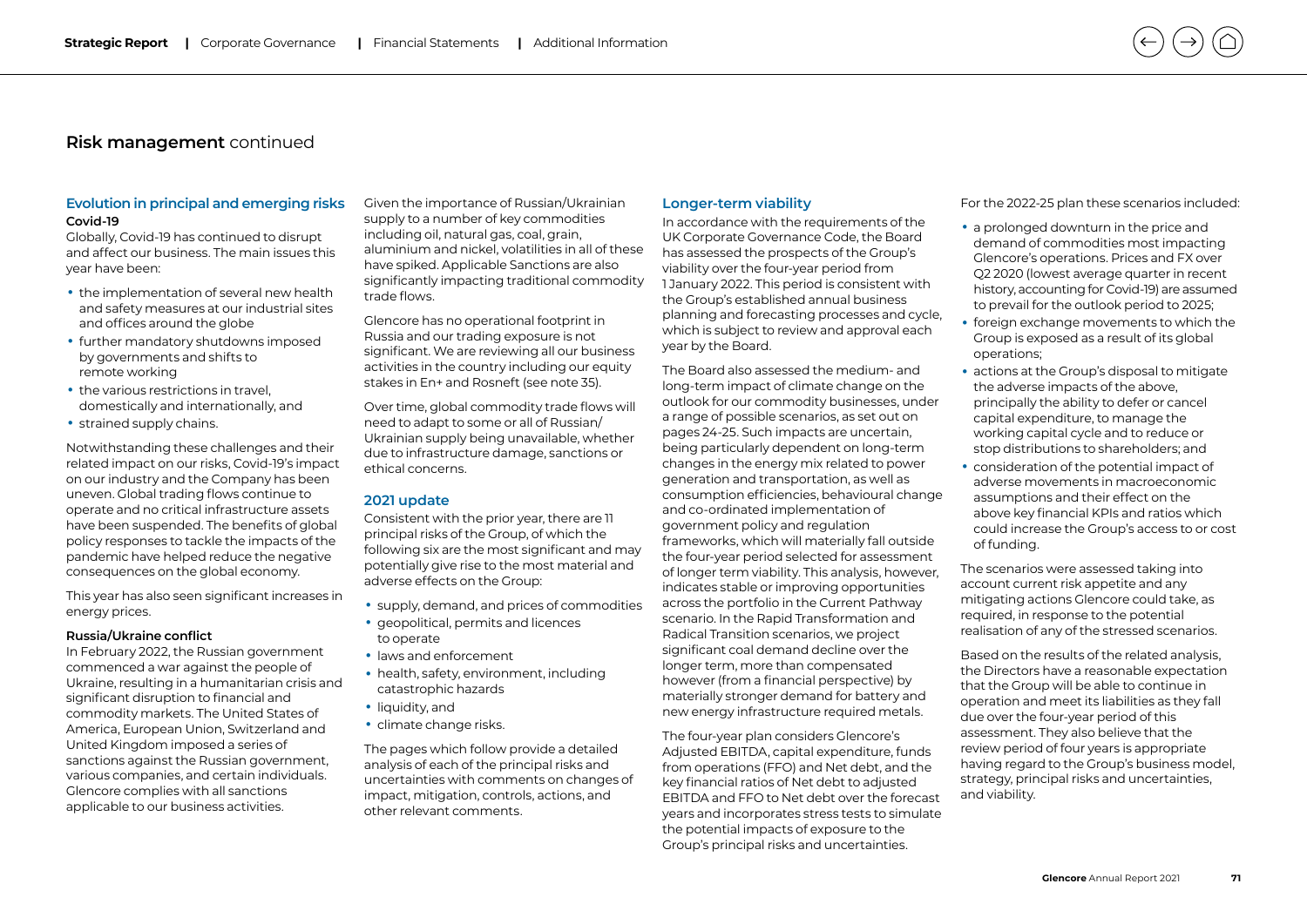#### **Understanding our risks information**

There are many risks and uncertainties which have the potential to significantly impact our business. The order in which these risks and uncertainties appear does not necessarily reflect the likelihood of their occurrence or the relative magnitude of their potential material adverse effect on our business.

We have sought to provide examples of specific risks. However, in every case these do not attempt to be an exhaustive list. These principal risks and uncertainties should be considered in connection with any forward looking statements in this document as explained on page 259.

Identifying, quantifying and managing risk is complex and challenging. Although it is our policy to identify and, where appropriate and practical, actively manage risk, our policies and procedures may not adequately identify, monitor and quantify all risks.

This section describes our attempts to manage, balance or offset risk. Risk is, however, by its very nature uncertain and inevitably events may lead to our policies and procedures not having a material mitigating effect on the negative impacts of the occurrence of a particular event. Our scenario planning and stress testing may accordingly prove to be optimistic, particularly in situations where material negative events occur in close proximity. Since many risks are connected, our analysis should be read against all risks to which it may be relevant.

In this section, we have sought to update our explanations, reflecting our current outlook. Mostly this entails emphasising certain risks more strongly than other risks rather than the elimination of, or creation of, risks. Certain investors may also be familiar with the risk factors that are published in the Group debt or equity prospectuses or listing documents. These provide in part some differing descriptions of our principal risks.

Our latest documentation for debt investors and their related risk disclosures is available at: **[glencore.com/investors/debt-investors](https://www.glencore.com/investors/debt-investors)**

In addition, more information on our risks is available in the relevant sections of our website.

To provide for concise text:

- where we hold minority interests in certain businesses, although these entities are not generally subsidiaries and would not usually be subject to the Group's operational control, these interests should be assumed to be subject to these risks. 'Business' refers to these and any business of the Group
- where we refer to natural hazards, events of nature or similar phraseology we are referring to matters such as earthquake, flood, severe weather and other natural phenomena
- where we refer to 'mitigation' we do not intend to suggest that we eliminate the risk, but rather it refers to the Group's attempt to reduce or manage the risk. Our mitigation of risks will usually include

the taking out of insurance where it is customary and economic to do so

- this section should be read as a whole often commentary in one section is relevant to other risks
- 'commodity/ies' will usually refer to those commodities which the Group produces or sells
- 
- 'law' includes regulation of any type 'risk' includes uncertainty and hazard and together with 'material adverse effect on the business' should be understood as a negative change which can seriously affect the performance, future prospects or reputation of the Group. These include those risks which would threaten the business model, future performance, reputation, solvency or liquidity of the Group
- a reference to a note is a note to the 2021 financial statements
- a reference to the sustainability report is our 2021 sustainability report to be published in April 2022.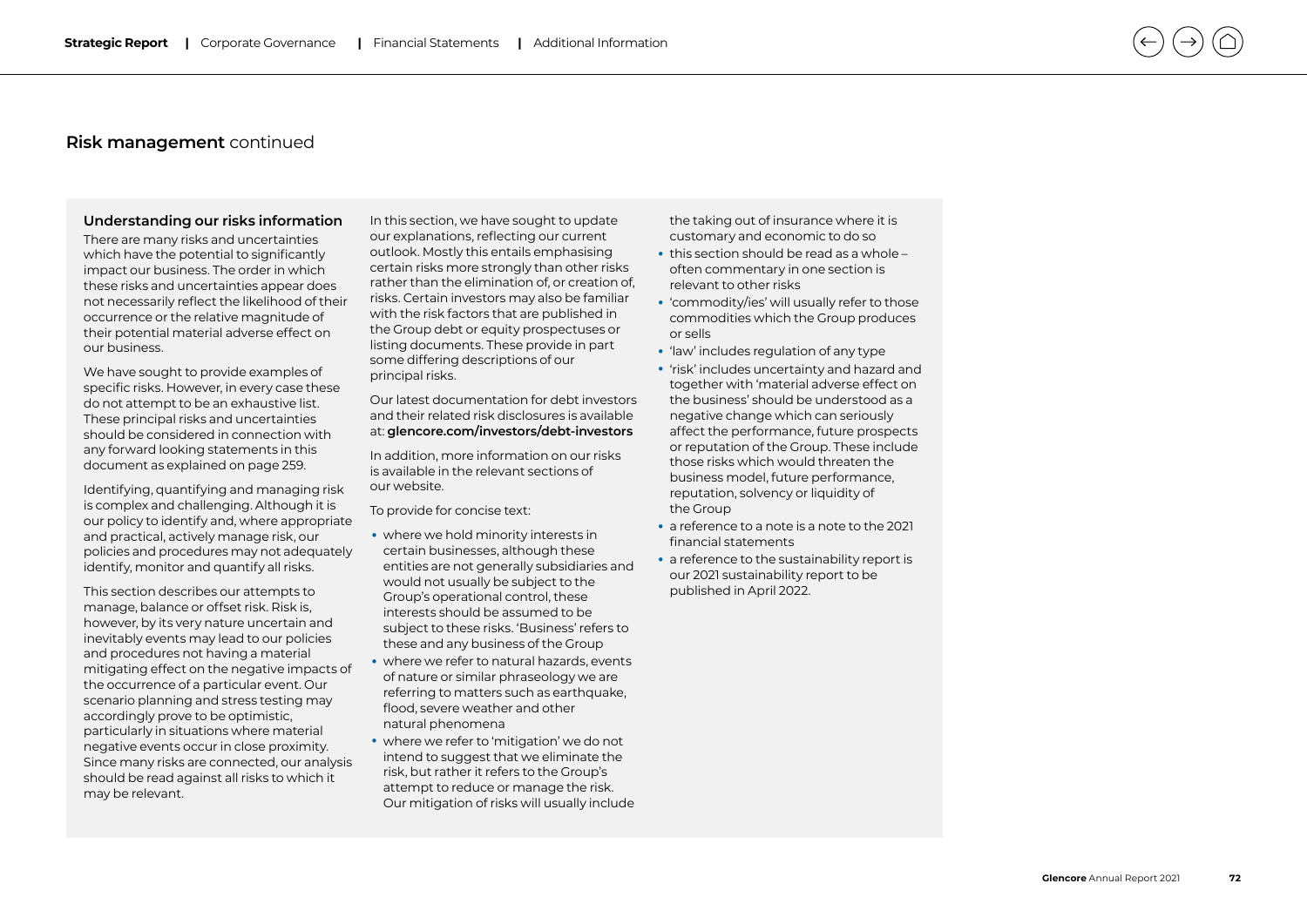### **Strategic priorities**



Responsible production and supply



Responsible product use

## **1. Supply, demand, and prices of commodities**



**Being a resources company, we are subject to the inherent risk of sustained low prices of our main commodities, particularly affecting our industrial business.** 

### **Description and potential impact**

The revenue and earnings of substantial parts of our industrial asset activities and, to a lesser extent, our marketing activities, are dependent upon prevailing commodity prices. Commodity prices are influenced by several external factors, including the supply

of and demand for commodities, speculative activities by market participants, global political and economic conditions, related industry cycles and production costs in major producing countries.

The dependence of the Group (especially our industrial business) on commodity prices, supply, and demand of commodities, make this the Group's foremost risk.

We are dependent on the expected volumes of supply or demand for commodities which can vary for many reasons, such as competitor supply, changes in resource availability, government policies and regulation, costs of production, global and regional economic conditions and demand in end markets for products in which the commodities are used. Supply and demand volumes can also be impacted by technological developments, e.g. commodity substitutions, fluctuations in global production capacity, geopolitical events, global and regional weather conditions, natural disasters, and diseases, all of which impact global markets and demand for commodities.

Future demand for certain commodities might decline (e.g. fossil fuels), whereas others might increase (e.g. copper, cobalt, and nickel for their use in electric vehicles and batteries more broadly), taking into consideration the transition to a low carbon economy.

Furthermore, changes in expected supply and demand conditions impact the expected future prices (and thus the price curve) of each commodity and significant falls in the prices of certain commodities (e.g. copper, coal, zinc and cobalt) can have a severe drag on our financial performance, impede shareholder returns and could lead to concerns by external stakeholders as to the strength of the Group's balance sheet.

This risk is more prevalent in fossil fuels, given the drive towards net zero emissions over the long term. Net zero emissions requires demand for unabated coal and other hydrocarbon fuel sources to materially reduce over time, driven on by political pressures, societal expectations, and generally increased access to, and cost competitiveness of, lower carbon alternatives (i.e. renewables) and the likelihood of increased and broader implementation of carbon pricing/taxes across the geographies where the Group operates.

The new or improved energy production possibilities and/or technologies are likely to reduce the demand for some commodities such as coal, however, at the same time, are likely to materially increase demand for other commodities.

Any adverse economic developments, particularly those impacting China and fast growing developing countries, could lead to reductions in demand for, and consequently price reductions of, commodities, with particular risk to commodities used in steelmaking such as iron ore, metallurgical coal and zinc.

#### **Developments**

Energy markets tightened significantly in H2 2021 leading to energy price increases across the board. Industrial metals prices remained at strong levels throughout the year.

In this environment, our long-term plans for our industrial operations remained appropriate with no market-driven corrections required. Material portfolio

changes were the acquisition of the twothirds of the Cerrejon thermal coal business we did not already own, and the restart of the Mutanda copper/cobalt operation.

Marketing operations benefited from underlying supply/demand tightness and volatility spikes across a number of commodities, also leading to the Board approving a temporary (and ultimately permanent) increase request to the Group's Value at Risk limit.

The Russia/Ukraine conflict in 2022 has led to elevated volatility across many asset classes, including commodities. Depending on the duration of the conflict and the sanctions regime, global commodity flows may change materially from their pre-2022 situation.

#### **Mitigating factors**

We continue to maintain focus on cost discipline and achieving greater operational efficiency, and we actively manage marketing risk, including daily analysis of Group value at risk (VaR).

We maintain both a diverse portfolio of commodities, geographies, currencies, assets and liabilities and a global portfolio of customers and contracts.

We seek to prepare for anticipated shifts in commodity demand, for example by putting a special focus on the parts of the business that will potentially grow with increases in usage of electric vehicles and battery production and recycling, and by closely monitoring fossil fuel (particularly thermal coal) demands. We can also reduce the production of any commodity within our portfolio in response to changing market conditions.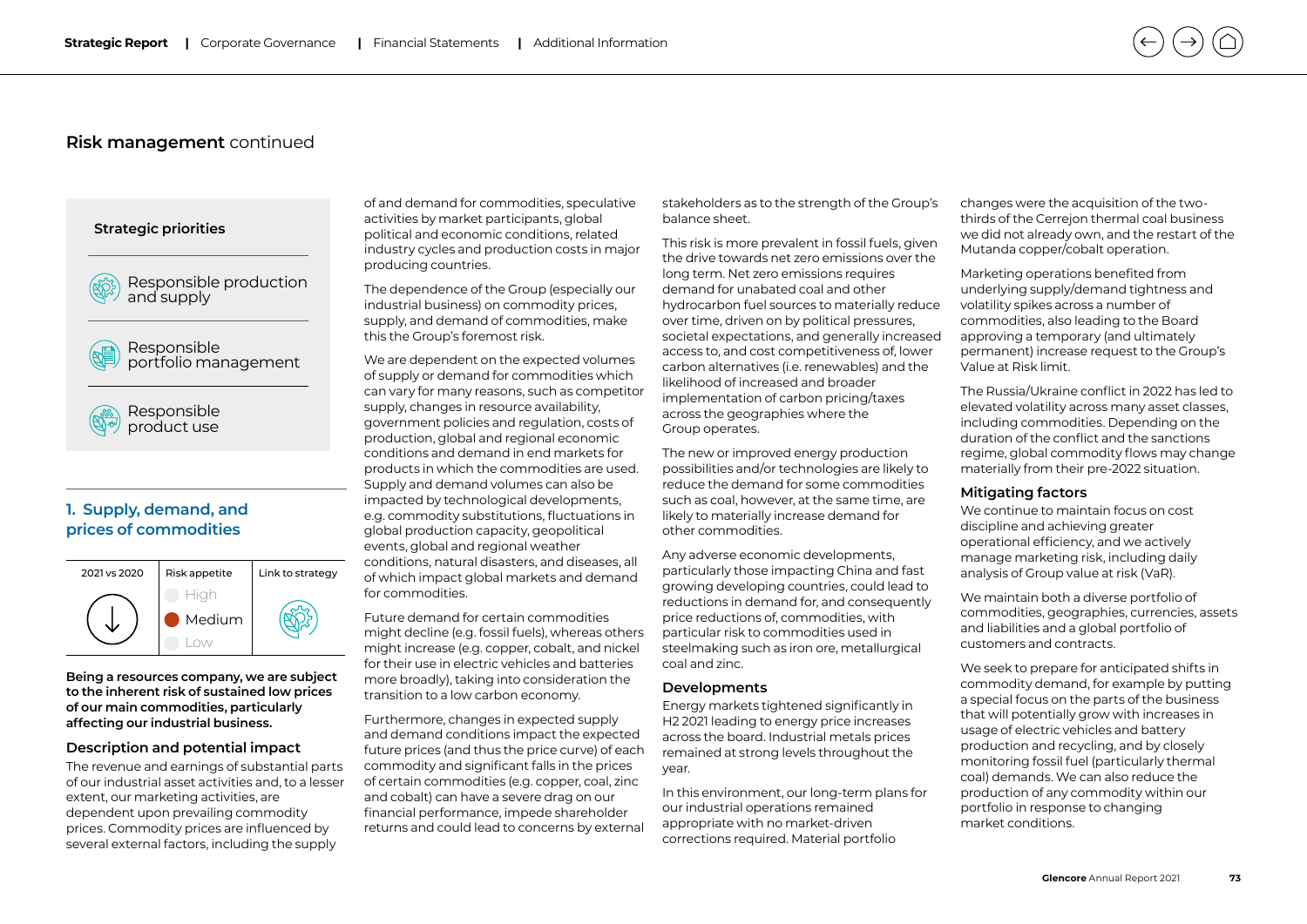### **2. Currency exchange (FX) rates**



**This affects us as a global company usually selling in US dollars but having costs in a large variety of other currencies.** 

### **Description and potential impact**

FX changes happen all the time but are often difficult to predict. Producer country currencies tend to increase in correlation with relevant higher commodity prices. Similarly, decreases in commodity prices are generally associated with increases in the US dollar relative to local producer currencies.

The vast majority of our sales transactions are denominated in US dollars, while operating costs are spread across many different countries, the currencies of which fluctuate against the US dollar. A depreciation in the value of the US dollar against one or more of these currencies will result in an increase in the cost base of the relevant operations in US dollar terms.

The main currency exchange rate exposure is through our industrial assets, as a large proportion of the costs incurred by these operations is denominated in the currency of the country in which each asset is located.

### **Developments**

Higher commodity prices supported a level of producer currency strengthening versus the US dollar in 2021.

Near term confidence in stability of global demand (and thus indirectly FX rates for relevant producer countries) hinges on many factors, particularly those that relate to the prospects of global economic recovery and growth, including U.S./China trade relationship, political/economic tension across the CIS and the ongoing disruption caused by the coronavirus pandemic.

#### **Mitigating factors**

Ordinarily, where material, FX exposure to non-operating FX risks is hedged. The inverse FX correlation (against USD commodity prices) usually provides a partial natural FX hedge for the industrial business. In respect of commodity purchase and sale transactions denominated in currencies other than US dollars, the Group's policy is usually to hedge the specific future commitment through a forward exchange contract. From time to time, the Group may hedge a portion of its currency exposures and requirements in an attempt to limit any adverse effect of exchange rate fluctuations.

We continuously monitor and report on financial impacts resulting from foreign currency movements.

## **3. Geopolitical, permits and licences to operate**



**We operate in many countries across the globe. Regulatory regimes applicable to resource companies can often be subject to adverse and short-term changes.**

### **Description and potential impact**

We operate and own assets in a large number of geographic regions and countries, some of which are categorised as developing, complex or having unstable political or social environments. As a result, we are exposed to a wide range of political, economic, regulatory, social and tax environments. The Group transacts business in locations where it is exposed to a risk of overt or effective expropriation or nationalisation. Our operations may also be affected by political and economic instability, including terrorism, civil disorder, violent crime, war, and social unrest.

Increased scrutiny by governments and tax authorities in pursuit of perceived aggressive tax structuring by multinational companies has elevated potential tax exposures for the Group. Additionally, governments have sought additional sources of revenue by increasing rates of taxation, royalties or resource rent taxes or may increase sustainability obligations. The tax codes of some countries can be uncertain in their

application and the access to impartial administrative and judicial redress may be limited. In certain cases, a government authority may make material demands without robust justification with a view to negotiating a settlement.

The terms attaching to any permit or licence to operate may be onerous and obtaining these and other approvals, which may be revoked, can be particularly difficult. Furthermore, in certain countries, title to land and rights and permits in respect of resources are not always clear or may be challenged.

Adverse actions by governments and others can result in operational/project delays or loss of permits or licences to operate. Policies or laws in the countries in which we do business may change in a manner that may negatively affect the Group.

The suspension or loss of our permits or licences to operate could have a material adverse effect on the Group and could also preclude Glencore from participating in bids and tenders for future business and projects, therefore affecting the Group's long-term viability.

Our licences to operate through mining rights are dependent on a number of factors, including compliance with regulations and constructive relationships with a wide and diverse range of stakeholders.

The continued operation of our existing assets and future plans are in part dependent upon broad support, our 'social licence to operate', and a healthy relationship with the respective local communities – see further Community Relations and Operating risks concerning workforce disputes.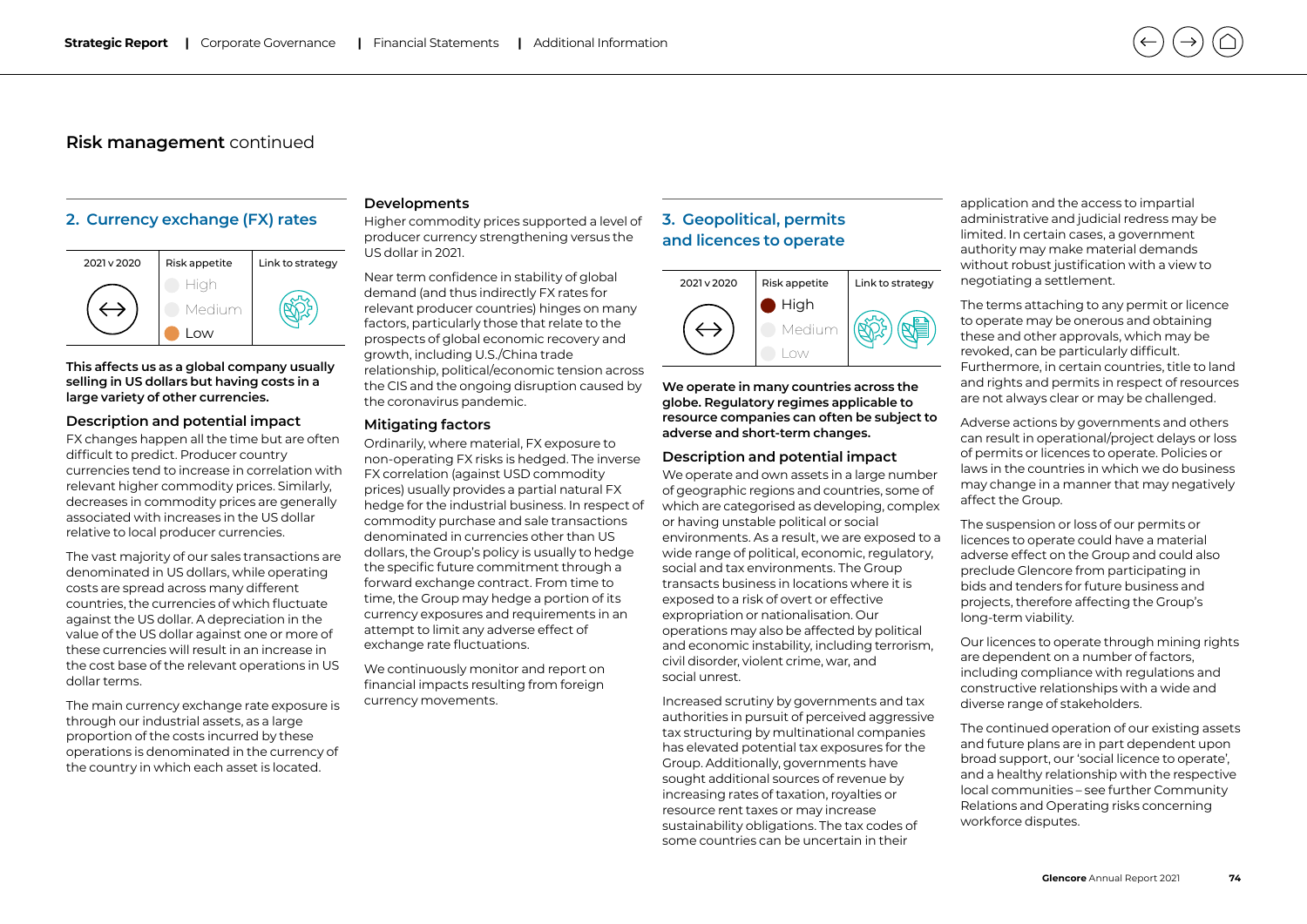#### **Developments**

The Group has increased its engagement, including due to Covid-19 with employees, relevant governmental authorities, regulators, and other stakeholders.

Resource nationalism continues to be a challenging issue in many countries.

Emerging uncertainty regarding global supply of commodities due to the Russia/ Ukraine conflict may disrupt certain global trade flows and place significant upwards pressure on commodity prices and input costs as seen through early March 2022. Challenges for market participants may include availability of funding to ensure access to raw materials, ability to finance margin payments and heightened risk of contractual non-performance.

Ongoing scrutiny by governments and tax authorities has maintained potential tax exposures for the Group at elevated levels, with some tax authorities taking an aggressive approach to engaging with the Group, which has in some cases led to litigation.

In 2021, we published our annual Payments to Governments report. This detailed total government contributions in 2020 of \$5.8 billion. It also set out details of payments on a project by project basis.

Also see Community relations and Human Rights risk below.

### **Mitigating factors**

We endeavour to operate our businesses according to high legal, ethical, social, and human rights standards, and to ensure that our presence in host countries leaves a positive lasting legacy (see sustainability risks later in this section). This commitment is essential to enable us to effectively manage these risks and to maintain our permits and licences to operate.

We operate under a Group Tax Policy, annually reviewed by the Board, which sets out the Group's commitment to comply with all applicable tax laws, rules and regulations, without exception, and to be characterised as a 'good corporate fiscal citizen'.

The Group's industrial assets are diversified across various countries. The Group has an active engagement strategy with the governments, regulators, and other stakeholders in the countries in which it operates or intends to operate. Through strong relationships with stakeholders we endeavour to secure and maintain our licences to operate.

### **4. Laws and Enforcement**



**Some of our existing industrial and marketing activities are located in countries that are categorised as developing or as having challenging political or social climates or where the legal system is uncertain, and/or where corruption is generally understood to exist, and therefore there will always be residual risk in relation to our compliance with laws and external requirements.**

#### **Description and potential impact**

We are exposed to extensive laws, including those relating to bribery and corruption, sanctions, taxation, anti-trust, financial markets regulation and rules, environmental protection, use of hazardous substances, product safety and dangerous goods regulations, development of natural resources, licences over resources, exploration, production and post-closure reclamation, employment of labour and occupational health and safety standards. The legal system and dispute resolution mechanisms in some countries in which we operate may be uncertain, meaning that we may be unable to enforce our understanding of our rights and obligations under these laws.

The costs associated with compliance with these laws and regulations, including the costs of regulatory permits, are substantial and increasing. Any changes to these laws or their more stringent enforcement or restrictive interpretation could cause additional significant expenditure to be incurred and/or cause suspensions of operations and delays in the development of industrial assets. Failure to obtain or renew a necessary permit or the occurrence of other disputes could mean that we would be unable to proceed with the development or continued operation of an industrial asset and/or impede our ability to develop new industrial assets.

As a diversified sourcing, marketing and distribution company conducting complex transactions globally, we are particularly exposed to the risks of fraud, corruption, sanctions, and other unlawful activities both internally and externally. Our marketing activities are large in scale, which may make fraudulent, corrupt, or other unlawful transactions difficult to detect.

In addition, some of our industrial activities are located in countries where corruption is more prevalent; and some of our counterparties have in the past, and may in the future, become the targets of sanctions. Corruption and sanctions risks remain highly relevant for businesses operating in international markets, as shown by recent enforcement actions both inside and outside the resources sector.

Governmental and other authorities have commenced, and may in the future commence, investigations against the Group (including those listed in note 23 to the financial statements) in relation to alleged non-compliance with these laws, and/or may bring proceedings against the Group in relation to alleged non-compliance. The cost of cooperating with investigations and/or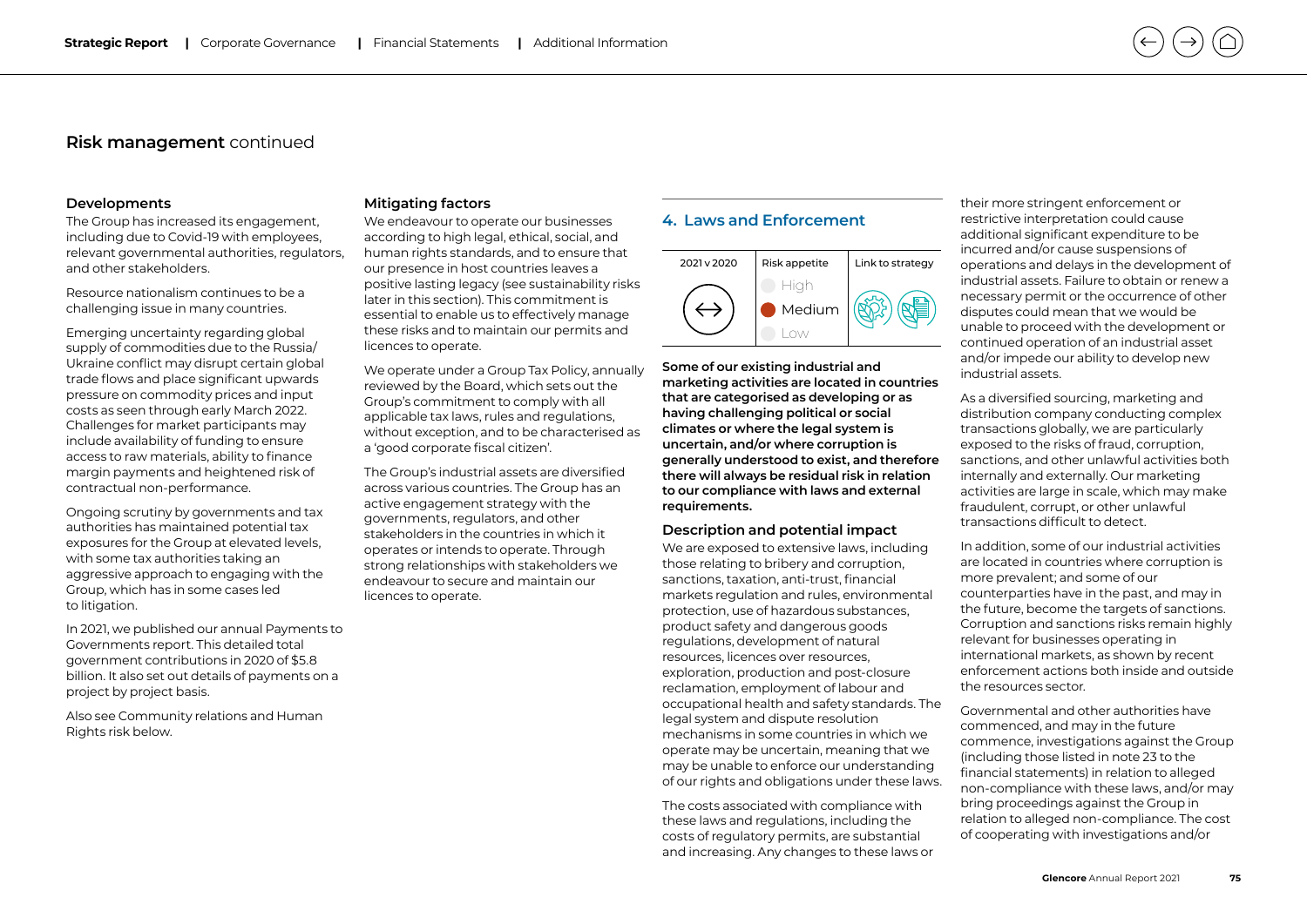defending proceedings can be substantial. Investigations or proceedings could lead to reputational damage, the imposition of material fines, penalties, redress or other restitution requirements, or other civil or criminal sanctions on the Group (and/or on individual employees of the Group), the curtailment or cessation of operations, orders to pay compensation, orders to remedy the effects of violations and/or orders to take preventative steps against possible future violations. The impact of any monetary fines, penalties, redress or other restitution requirements, and the reputational damage that could be associated with them as a result of proceedings that are decided adversely to the Group, could be material.

In addition, the Group may be the subject of legal claims brought by private parties in connection with alleged non-compliance with these laws, including class or collective action suits in connection with governmental and other investigations and proceedings, and lawsuits based upon damage resulting from our operations. Any successful claims brought against the Group could result in material damages being awarded against the Group, the cessation of operations, compensation and remedial and/or preventative orders.

### **Developments**

The Group has been cooperating extensively with the relevant authorities in order to resolve as expeditiously as possible the government investigations disclosed in note 23 to the financial statements. The Investigations Committee ('Committee') of the Board manages the Group's responses to these investigations. While the Committee cannot forecast with certainty the cost, extent, timing or terms of the outcomes of the investigations, the Committee presently expects to resolve the US, UK and Brazilian investigations in 2022. Accordingly, and based on the Company's current information and understanding, the Group has raised a provision as at 31 December 2021 in the amount of \$1.5 billion representing the Committee's current best estimate of the costs to resolve these investigations (included in other expenses, see note 5).

Glencore continues to cooperate with a previously disclosed investigation by the Office of the Attorney General of Switzerland (OAG) into Glencore International AG for failure to have the organisational measures in place to prevent alleged corruption. The timing and outcome of this investigation remain uncertain.

Glencore has also been notified by the Dutch authorities of a criminal investigation into Glencore International AG related to potential corruption pertaining to the DRC and is in contact with the Dutch authorities in respect of this investigation. The scope of the investigation is similar to that of the OAG investigation. The Dutch authorities are coordinating their investigation with the OAG and we would expect any possible resolution to avoid duplicative penalties for the same conduct.

#### **Mitigating factors**

We seek to ensure compliance through our commitment to complying with or exceeding the laws and regulations applicable to our operations and products and through monitoring of legislative requirements, engagement with government and regulators, and compliance with the terms of permits and licences.

We seek to mitigate the risk of breaching applicable laws and external requirements through our risk management framework.

We have implemented a Group Ethics and Compliance programme that includes risk assessments, a range of policies, standards, procedures, guidelines, training and awareness, monitoring and investigations. See also the Ethics and Compliance section of this report on page 43.

We have increased in recent years our focus on, and resources dedicated to, the Group Ethics and Compliance programme, including through increasing the number of dedicated compliance professionals, enhancing our compliance policies and procedures and controls, increasing our training and awareness activities and strengthening the Group's Raising Concerns programme and investigations function. We engage with reputable external legal firms and consultants as necessary to support these efforts.

However, there can be no assurance that such policies, standards, procedures, and controls will adequately protect the Group against fraud, bribery and corruption, market abuse, sanctions breaches or other unlawful activities.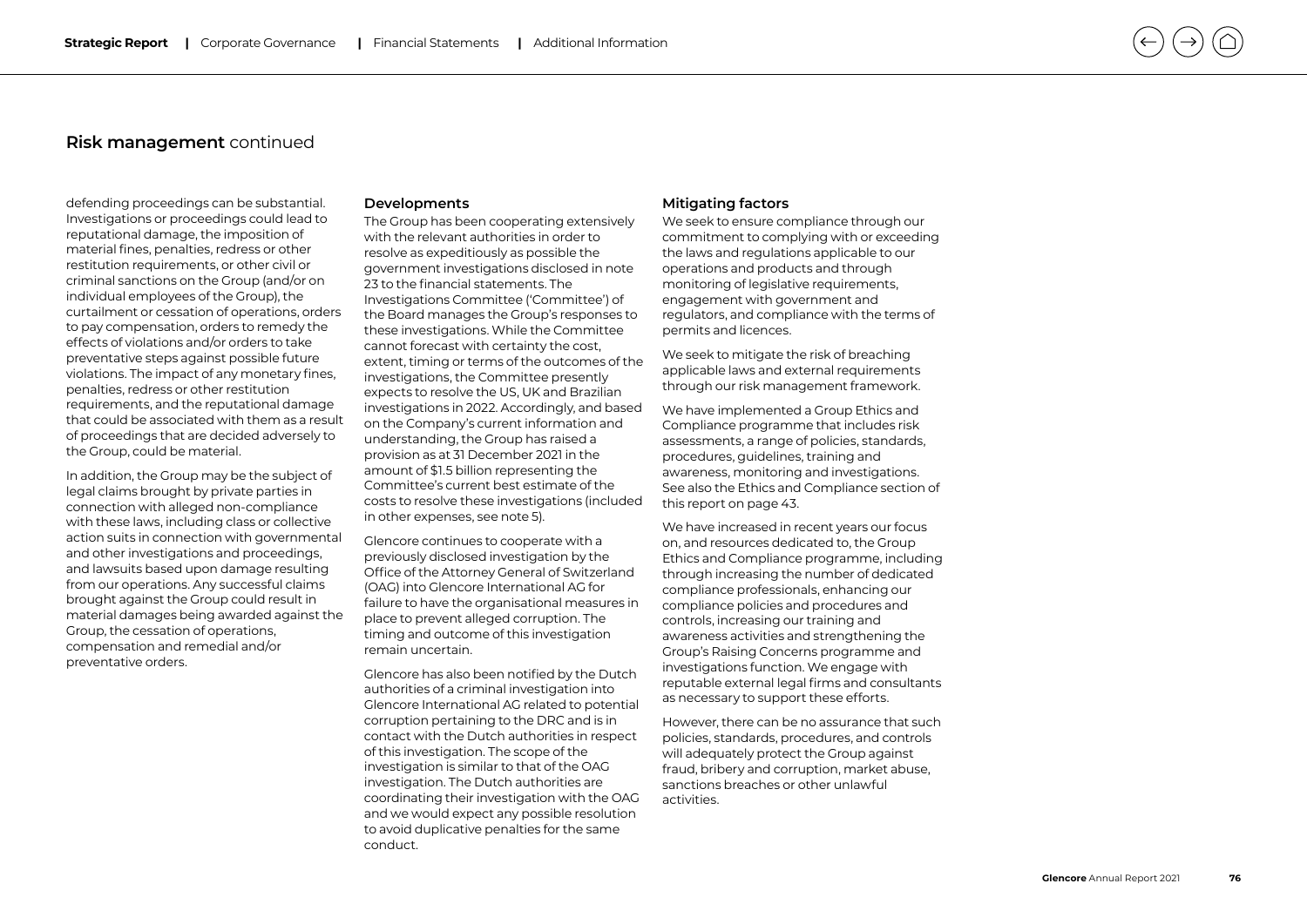### **5. Liquidity**



**Liquidity risk is the risk that we are unable to meet our payment obligations when due, or are unable, on an ongoing basis, to borrow funds in the market at an acceptable price to fund our commitments.**

#### **Description and potential impact**

While we adjust our minimum internal liquidity threshold from time to time in response to changes in market conditions, this minimum internal liquidity target may be breached due to circumstances we are unable to control, such as general market disruptions, sharp movements in commodity prices or an operational problem that affects our suppliers, customers or ourselves. **Risk management** continued<br> **Risk management** continued<br>
<br> **Properties and the continued access to funding and the state of the properties of the state of the state of the state of payers to fund in the market at an accep** 

Our failure to access funds (liquidity) would severely limit our ability to engage in desired activities and may mean that we will not have sufficient funds available for our marketing and industrial activities, both of which employ substantial amounts of capital. If we do not have funds available for these activities, then they will decrease.

Funding costs may rise owing to ratings agency downgrades and the possibility of

### **Developments**

Note 28 details the fair value of our financial assets and liabilities. Note 27 details our financial and capital risk management including liquidity risk.

The Group's strong 2021 profitability and cash flows led to the reduction of Net debt from \$15.8 billion at 31 December 2020 to \$6.0 billion at 31 December 2021. Our net funding at 31 December 2021 was \$30.8 billion (31 December 2020: \$35.4 billion).

The Group's business model relies on ready access to substantial borrowings at reasonable cost, which has continued to be forthcoming, noting the Group's successful issuance of some \$4.3 billion of long-term bonds in 2021 at attractive interest rates, and the ongoing availability of supplier financing arrangements in the form of extended letters of credit provided by the Group's various banks.

During 2021 the Group issued \$2.95 billion in US markets and EUR 1.1 billion debt under its EMTN programme. Certain tranches of the refinancing were longer dated than the instruments they replaced, up to 30 year maturities. This provided the opportunity to lock in attractive funding rates for the long term while maintaining our overall maturity profile of no more than approximately \$3 billion in any one year.

In September, Moody's affirmed its Baa1 rating for the Group and changed its outlook to stable from negative. The outlook from S&P (BBB+) is also stable.

#### **Mitigating factors**

It is the Group's policy to operate a strong BBB/Baa rated balance sheet and to ensure that a minimum level of cash and/or committed funding is available at any given time.

Diversification of funding sources is sought via bank borrowings, bonds, and trade finance, further diversified by currency, interest rate and maturity.

In light of the Group's extensive funding activities, maintaining investment grade credit rating status is a financial priority.

In support of this, Glencore targets a maximum 2x Net debt/Adjusted EBITDA ratio through the cycle, and a c.\$10 billion net debt cap in the ordinary course of business. The net debt cap may be extended to \$16 billion for M&A opportunities with swift deleveraging back to the \$10 billion level being a key part of our assessment of any such opportunity. Deleveraging below the \$10 billion cap is periodically returned to shareholders. Our financial policies seek to ensure access to funds, even in periods of elevated market volatility.

It should be noted that the credit ratings agencies make certain adjustments, including a discount to the value of our Readily Marketable Inventories, so that their calculated net debt is higher.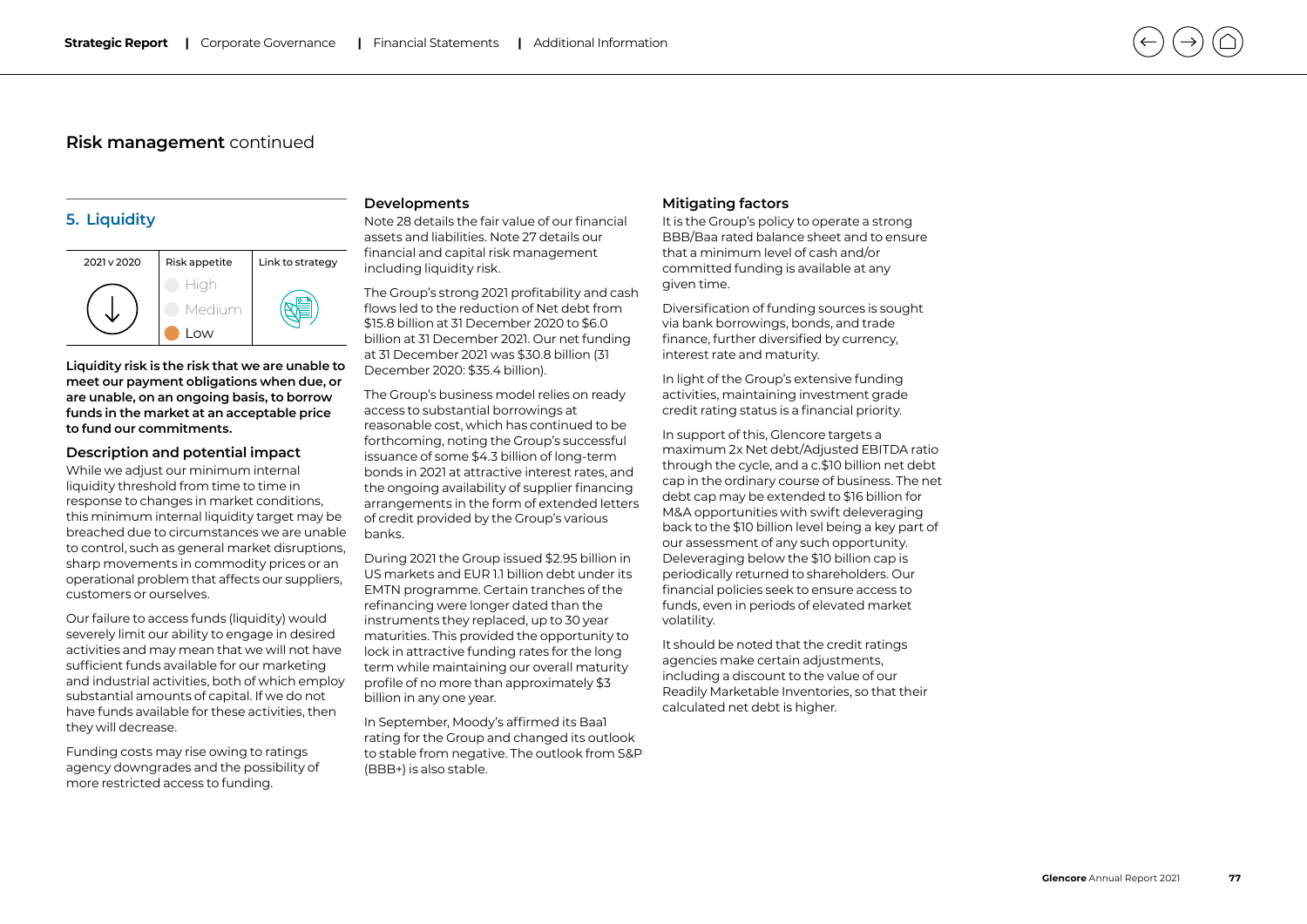## **6. Counterparty credit and performance**



**We are subject to non-performance risk by our suppliers, customers, and hedging counterparties, in particular via our marketing activities.**

### **Description and potential impact**

Financial assets consisting principally of receivables and advances, derivative instruments and long-term advances and loans can expose us to concentrations of credit risk.

Non-performance by suppliers, customers and hedging counterparties may occur and cause losses in a range of situations, such as:

- a significant increase in commodity prices resulting in suppliers being unwilling to honour their contractual commitments to sell commodities at pre-agreed prices;
- a significant reduction in commodity prices resulting in customers being unwilling or unable to honour their contractual commitments to purchase commodities at pre-agreed prices; and
- suppliers subject to prepayment may find themselves unable to honour their contractual obligations due to financial

Open account risk is taken but this is governed by the Group-wide Corporate Credit Risk Management procedure for higher levels of credit risk exposure, with an established threshold for referral of credit decisions by department heads to the CEO, CFO and CRO, relating to unsecured amounts in excess of \$75 million with BBB- or lower rated counterparts.

#### **Developments**

Some of our customers and suppliers are experiencing financial difficulties particularly arising from Covid-19 or the recent material price volatility in some commodity markets. However, the overall credit quality of our counterparty portfolio significantly improved in 2021 as global economic growth improved, Covid-19 restrictions eased and, in particular, energy prices rebounded strongly. We have regular contact with our key counterparties and, in the vast majority of cases, deliveries and payments have continued in the normal course of business.

The Group's accounts receivable balance, including assessment of doubtful accounts, is set out in note 14.

#### **Mitigating factors**

We seek to diversify our counterparties and to ensure adherence to open account limits.

The Group makes extensive use of credit enhancement tools, seeking letters of credit, insurance cover, discounting, and other means of reducing credit risk with counterparts. Where desirable and possible, credit exposures are to be covered through credit mitigation products.

We monitor the credit quality of our physical and hedge counterparties and seek to reduce the risk of customer default or nonperformance by requiring credit support from creditworthy financial institutions.

Specific credit risk rules apply to open account risk with an established threshold for referral of credit positions by departments to central management.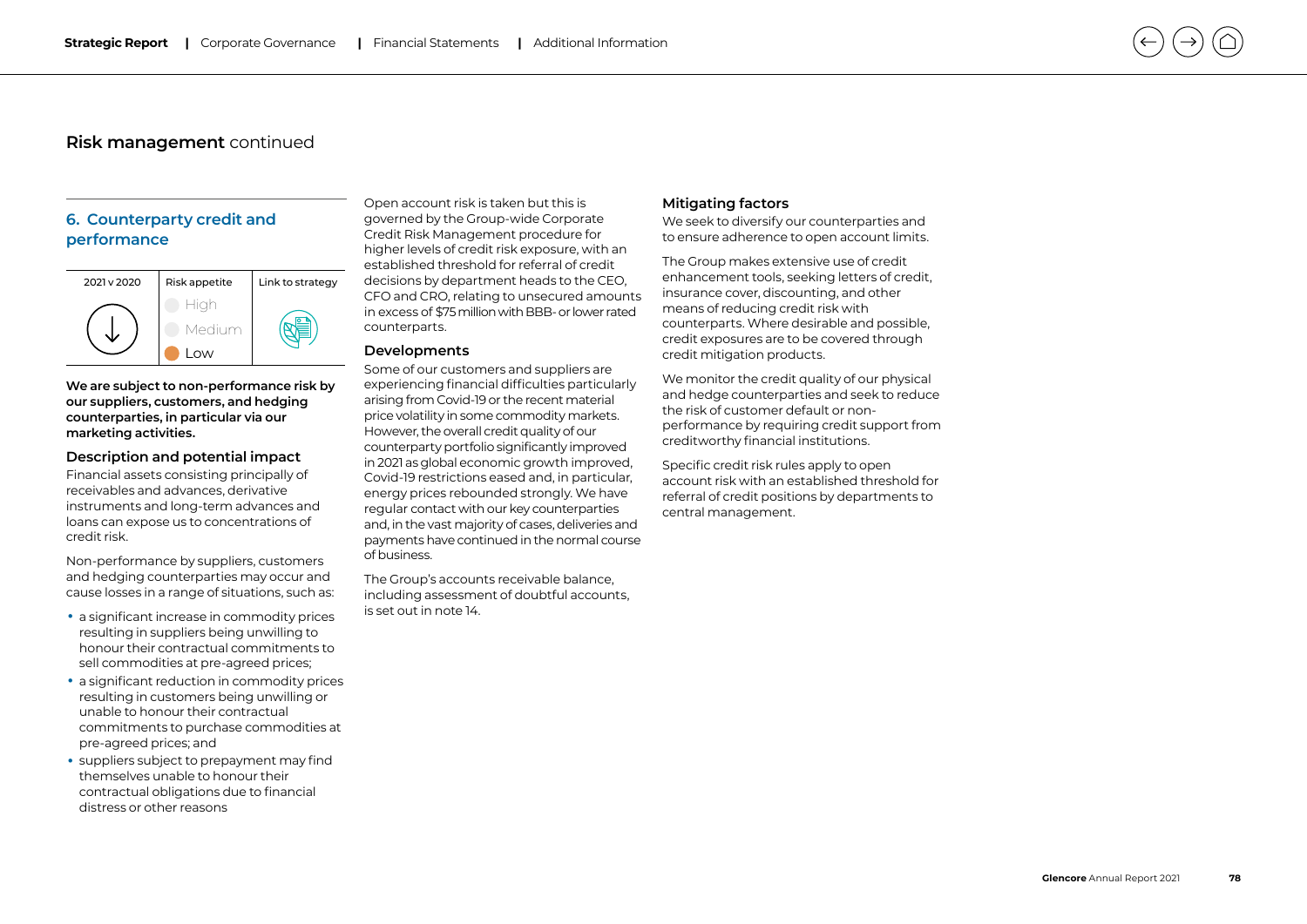## **7. Operating**



**Our industrial activities are subject to a level of significant residual risk throughout each operation's life cycle, from initiation through development, operation and/or expansion and ultimate closure**

#### **Description and potential impact**

Notwithstanding our enterprise risk management practices, some of these risks are beyond our control. These include a level of geological risk relating to factors such as structure and grade as well as geotechnical and hydrological risks, natural hazards, processing problems, technical malfunctions, unavailability of materials and equipment, unreliability and/or constraints of infrastructure, industrial accidents, labour force challenges, disasters, protests, force majeure factors, cost overruns, delays in permitting or other regulatory matters, vandalism and crime.

The maintenance of positive employee and union relations and engagement, and the ability to attract and retain skilled workers, including senior management, are key to our success. This attraction and retention of highly qualified and skilled personnel can be challenging, especially in locations experiencing political or civil unrest, or in which employees may be exposed to other hazardous conditions.

Many employees, especially at the Group's industrial activities, are represented by labour unions under various collective labour agreements. Their employing company may not be able to satisfactorily renegotiate its collective labour agreements when they expire and may face tougher negotiations or higher wage demands than would be the case for non-unionised labour. In addition, existing labour agreements may not prevent a strike or work stoppage.

The development and operating of assets may lead to future upward revisions in estimated costs, delays or other operational difficulties or damage to properties or facilities. This may cause production to be reduced or to cease and may further result in personal injury or death, third party damage or loss or require greater infrastructure spending. Also, the realisation of these risks could require significant additional capital and operating expenditures.

Some of the Group's interests in industrial assets do not constitute controlling stakes. Although the Group has various agreements in place which seek to protect its position where it does not exercise control, the other shareholders in these entities may have interests or goals that are inconsistent with ours and may take action contrary to the Group's interests or be unable or unwilling to fulfil their obligations.

Severe operating or market difficulties may result in impairments, details of which are recorded in note 7.

#### **Developments**

Businesses continued to be affected by the Covid-19 pandemic. The response to the pandemic has varied by jurisdiction, with authorities imposing different requirements, often changing as the pandemic evolves. Operations sought to develop protocols/ working practices to minimise virus transmission risks in the workplace. Some businesses continued to be affected as a result of new outbreaks which led to challenges such as the inability to mobilise skilled resources when required.

Glencore's Nickel operations in New Caledonia continued to face particular operating challenges; in 2021 there was a significantly extended shutdown on a furnace because of the pandemic leading to an extended run time on the other furnace resulting in difficulties being experienced with this furnace. We continue to experience challenges with this complex operation.

Following a detailed business review, Glencore disposed of its majority stake in Mopani in Zambia. The structure of the transaction should result in some recovery of the residual economic value in the asset whilst reducing operating and country risks that had proven to be challenging.

Cost control remains a significant area of management focus, noting that in the context of mineral resources, absolute costs tend to increase over time as incremental resources are likely further away from the processing plant and/or deeper with sometimes decreasing grades. A number of operations have adopted structured programmes to analyse their costs and identify marginal savings which are then implemented. Maintenance and, where possible, reduction of unit costs is regularly reviewed by management.

Infrastructure availability remains a key risk. Exposures continue to include the delivery of reliable electrical power to our DRC operations. This has improved over the last several years but is not yet at a consistent level of reliability, and management continues to work with local entities to improve the service. Our South African operations have been significantly adversely affected by local rail and power issues. Our Astron Energy refinery continues to carry out repairs to the refinery following the 2020 explosion which tragically also resulted in the loss of two lives. Improved governance and operating management systems are being developed and implemented to address the underlying issues that led to the incident.

Despite the challenges created by the global pandemic, we have maintained engagement campaigns with employees to receive direct feedback on the Group's culture and practices.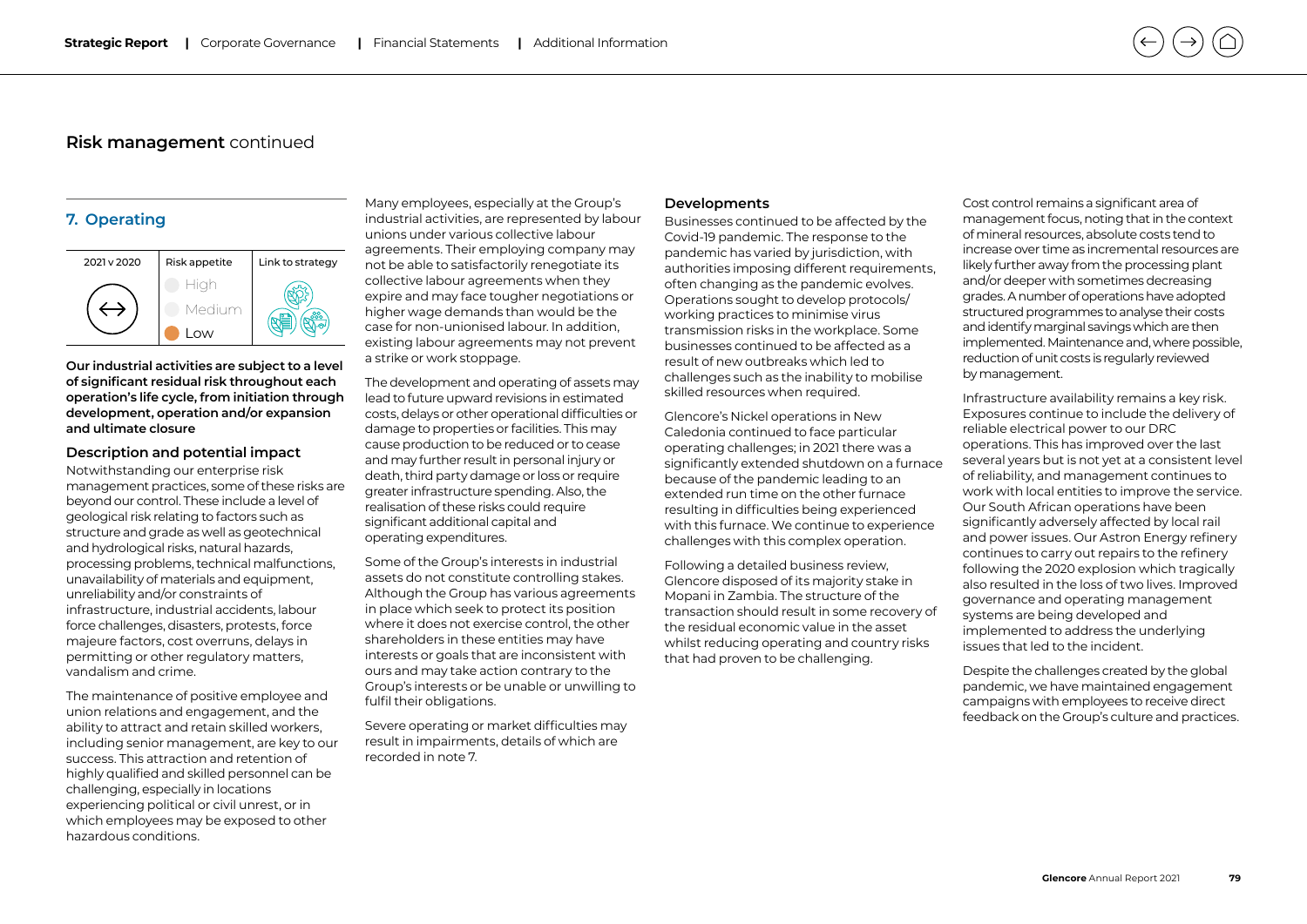#### **Mitigating factors**

Development and operating risks and hazards are managed through our continuous project status evaluation and reporting processes and ongoing assessment, reporting and communication of the risks that affect our operations along with updates to the risk register.

We publish our production results quarterly and our assessment of reserves and resources based on available drilling and other data sources annually. Conversion of resources to reserves and, eventually, reserves to production is an ongoing process that takes into account technical and operational factors, economics of the particular commodities concerned and the impact on the communities in which we operate.

Local cost control measures are complemented by global procurement that leverages our scale to seek to achieve favourable terms on high-consumption materials such as fuel, explosives, and tyres.

One of the key factors in our success is a good and trustworthy relationship with our people. This priority is reflected in the principles of our sustainability programme and related guidance, which require regular, open, fair, and respectful communication, zero tolerance for human rights violations, fair remuneration and, above all, a safe working environment as outlined in the Our people section on page 34 and our website at: **[glencore.com/careers/our-culture](https://www.glencore.com/careers/our-culture)**

## **8. Cyber**



**A cyber security breach, incident or failure of Glencore's IT systems could disrupt our businesses, put employees at risk, result in the disclosure of confidential information, damage our reputation, and create significant financial and legal exposure for the Group.**

### **Description and potential impact**

Cyber risks for firms have increased significantly in recent years owing in part to the proliferation of new digital technologies (e.g. ransomware), nation-state activity, increasing degree of connectivity and a material increase in monetisation of cybercrime.

Our activities depend on digital capabilities for industrial production, efficient operations, environmental management, health and safety, communications, transaction processing and risk management. We also depend on third parties in long supply chains that are exposed to the same cyber risks, but which are largely outside our control.

The security of long interconnected commodity supply chains is an area of concern that we monitor closely to reduce the impact on the Group.

The emergence of machine learning and artificial intelligence increases the volume and sophistication of fraud attempts. The rise of 'Deepfake' technology using machine

learning makes it easier to manipulate audio content that could be used in phishing or fraud attacks by impersonating senior executives.

Although Glencore invests heavily to monitor, maintain, and regularly upgrade its systems, processes and networks, absolute security is not possible.

### **Developments**

Our cyber security monitoring platforms frequently detect attempts to breach our networks and systems. During 2021, none of these events resulted in a significant breach of our IT environment nor resulted in any material business impact.

Covid-19 has increased the degree of remote working and the potential attack surface area. We continue to witness a heightened level of sophistication and frequency of cyberattacks against all firms.

We anticipate that 'supply chain cyberattacks' through which legitimate third party software is manipulated in an attempt to spread malware or gain access to systems will increase. We also expect that ransomware will remain an area of heightened threat focus.

#### **Mitigating factors**

We publish IT security standards and proactively educate our employees in order to raise awareness of cyber security threats.

Where possible, cyber exposure risks are mitigated through layered cyber security, proactive monitoring, and independent cyber security penetration tests to confirm the security of systems.

We seek to keep our system software patches up to date and have global platforms to proactively manage patch compliance. We have adopted strict privileged access management

to ensure administrator rights on critical systems are protected. We have multiple layers of email security and harden our computers and servers to protect against malware. Corporate applications and communications are secured with multiple layers of security including two-factor authentication and virtual private network (VPN) technology for remote access.

We use global IT security platforms to proactively monitor and manage our cyber risks. We routinely conduct third party penetration tests to independently assess the security of our IT systems. We have a dedicated programme to enhance the monitoring and security of our Operational Technology (OT) platforms.

Our IT Security Council sets the global cyber security strategy, conducts regular risk assessments, and designs cyber security solutions that seek to protect against emerging malware, viruses, vulnerabilities, and other cyber threats. Our Cyber Defence Centre is responsible for day-to-day monitoring of cyber vulnerabilities across the Group and driving remediation of threats. We have an incident response team that is accountable for coordinating the response in the event of a major cyber incident.

During 2021, we continued to implement new capabilities to further enhance protection against ransomware, enhance perimeter security and enhance the security of our OT platforms.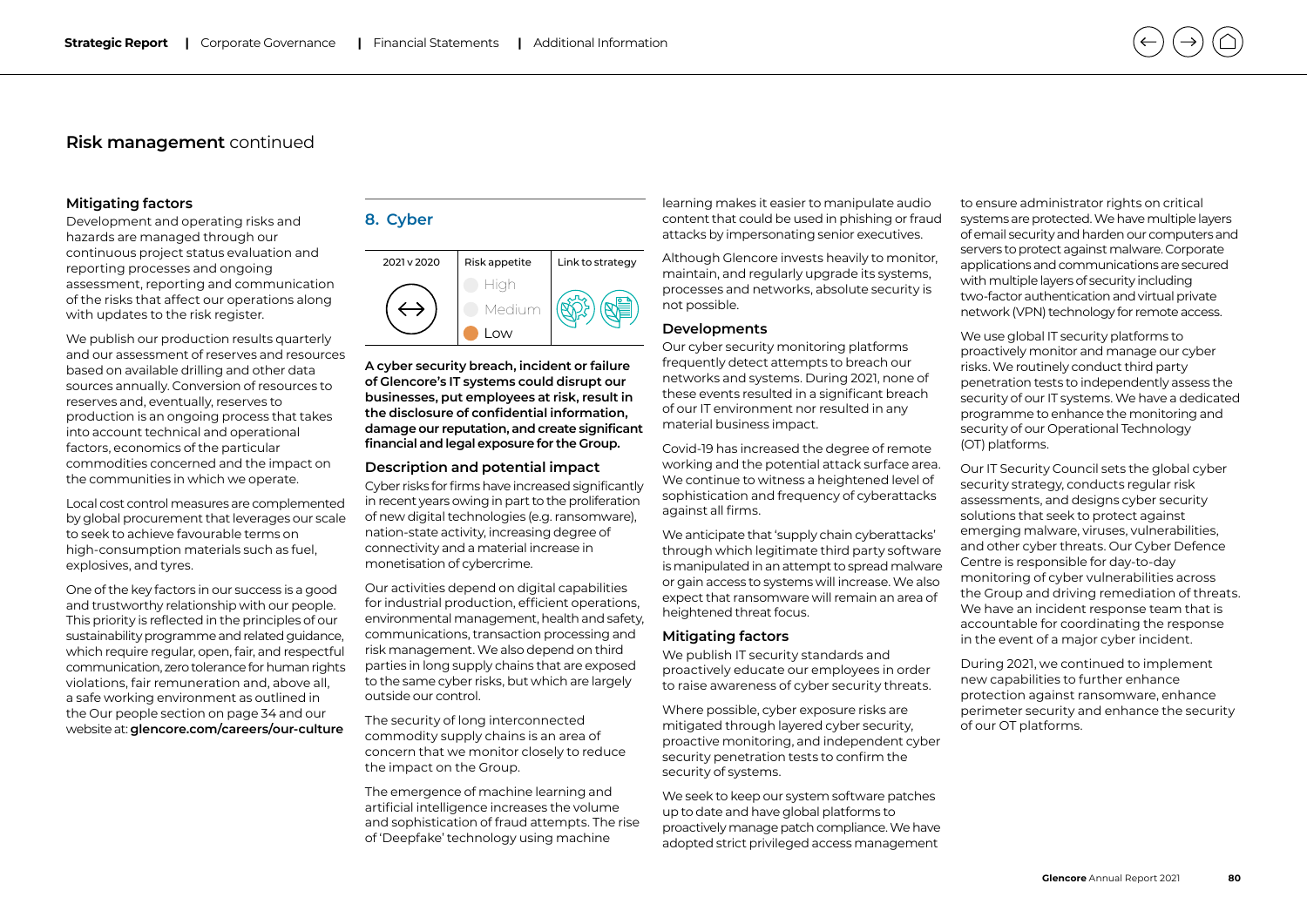### **9. Health, safety, and environment**



**Industrial operations are inherently dangerous. Catastrophic events that take place in the natural resource sector can have disastrous impacts on workers, communities, the environment, and corporate reputation, as well as a substantial financial cost.**

#### **Description and potential impact**

The success of our business is dependent on a safe and healthy workforce. Identifying and managing risks to the safety and health of our people is essential for their long-term wellbeing. It also helps us to maintain our productivity.

A number of our assets are in regions with poor approaches towards personal safety, little or no access to health facilities, and poor working conditions, and organisational cultures.

Our operations around the world can have direct and indirect impacts on the environment and host communities. Our ability to manage and mitigate these may impact maintenance of our operating licences as well as affect future projects, acquisitions, and our reputation.

Environmental, safety and health regulations may result in increased costs or, in the event of non-compliance or incidents causing injury or death or other damage at or to our facilities or surrounding areas, may result in significant losses. Failure to perform well may have long-term negative impacts for host communities and erode trust in the integrity of our organisation. Examples include, those arising from (1) interruptions in production, litigation and imposition of penalties and sanctions, (2) having licences and permits withdrawn or suspended while being forced to undertake extensive remedial clean-up action or to pay for government-ordered remedial clean-up actions, and (3) paying compensation and reparations to negatively impacted communities.

Liability may also arise from the actions of any previous or subsequent owners or operators of the property, by any past or present owners of adjacent properties, or by third parties.

We operate in some countries characterised with complex and challenging political and/or social climates. This results in a residual risk for compliance with our HSEC&HR policies and standards, as well as with external laws and regulations.

#### **Developments**

In response to Covid-19, Glencore focused on efforts to ensure the resilience of the business, including daily monitoring of global conditions, anticipation of potential impacts, and development of action plans and controls to mitigate risks. At the start of the crisis, the corporate Covid-19 Global Response Incident Management Team and Steering Committee were established to maintain continuous

communication and response support for our global industrial and marketing teams, resolving potential threats to business continuity, and focusing on the health and well-being of our workforce. In June 2021, Glencore developed its Covid-19 Vaccination Policy and Guiding Principles, in consultation with leading medical experts and released it to the business.

Starting In 2020 and continuing through 2021, we conducted a review of our SafeWork programme, which is Glencore's approach to eliminating fatalities. SafeWork focuses on identifying and managing the hazards in every workplace and is built on a set of minimum expectations and mandatory protocols, standards, behaviours, and safety tools. Well-led, consistent application of SafeWork drives operating discipline and prevents fatal incidents.

Reflecting the review's findings, we launched a refreshed SafeWork in early 2021, which included performance expectations and 2022 and 2023 targets. The Group continues to invest in its sustainability risks assurance process and its focus continues to be on the Group's HSEC catastrophic hazards.

We continued the implementation of our Group-wide Tailings Storage Facility and Dam Management Standard throughout the business and participated in the development of the new Global Industry Standard on Tailings Management, in association with International Council on Mining & Metals member companies. In collaboration with industry tailings experts, we also initiated the development of our Tailings Management Academy, to provide training and capacitybuilding for our employees in tailings management, and environmental, closure, and community-related practices.

We regret that we have recorded 4 fatalities at our operations (2020: 8). Our Board and senior management are committed to ongoing efforts to improve practices to provide a safe working environment. No major or catastrophic environmental, community or human rights incidents have occurred during the year.

### **Mitigating factors**

We are committed to ensuring the safety and wellbeing of our people, communities, and environment around us.

We implement Health, Safety, Environment, Community and Human Rights (HSEC&HR) policies and standards designed to (1) protect our people, communities, and the environment, and (2) ensure we comply with laws and external regulations.

Our approach to the management of health, safety and the environment and our expectations of our workers and our business partners, are outlined in our policies and standards. These underpin our approach towards social, environmental, health, safety, and compliance indicators, providing clear guidance on the standards we expect all our operations to achieve.

During 2021, the corporate HSEC&HR team continued its work in enhancing Group-level HSEC&HR governance and technical standards to ensure an efficient and consistent approach to managing HSEC&HR related issues across the business.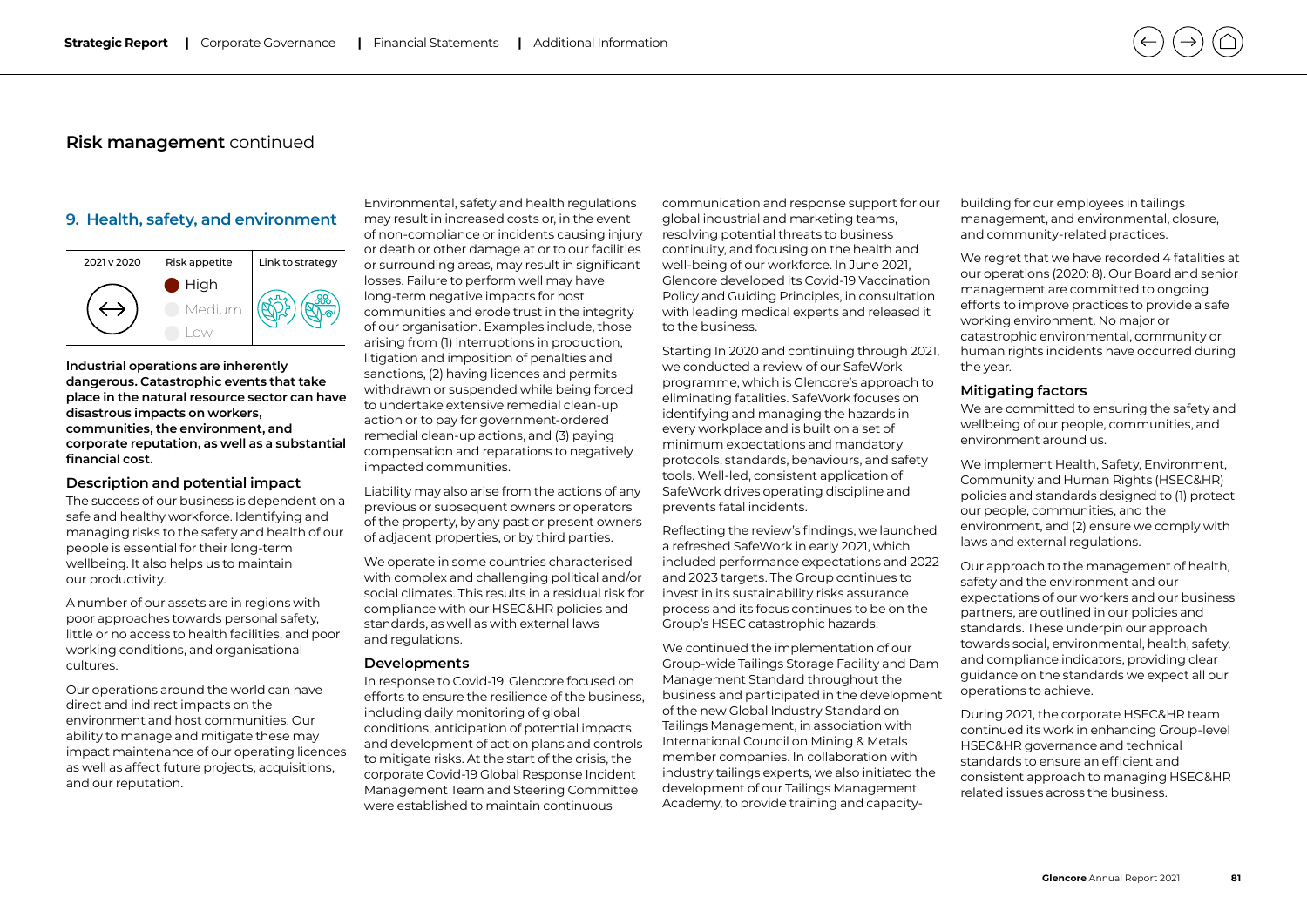We are working towards creating a workplace without fatalities, injuries, or occupational diseases through establishing a positive safety culture. We strive to achieve our ambitions of zero workplace fatalities and no major or catastrophic environmental incidents.

Our commitment to complying with or exceeding the health, safety and environmental laws, regulations, and best practice guidelines applicable to our operations and products is driven through our sustainability and policies frameworks.

We remain focused on the significant risks facing our industry arising from operational catastrophic events and take steps to implement appropriate controls to mitigate them.

We work with local authorities, local community representatives and other partners, such as NGOs, to help overcome major public health issues in the regions where we work, such as Covid-19, HIV/AIDS, malaria and tuberculosis.

Further details will also be published in our 2021 Sustainability Report.

There can be no assurances that our policies, standards, procedures and guidelines will protect the Group against health, safety, and environmental risks.

## **10. Climate change**



**Climate change is a material issue that can affect our business through regulations to reduce emissions, carbon pricing mechanisms, extreme climatic events, access to capital, permitting risks and fluctuating energy costs, as well as changing demand for the commodities we produce and market. We consider our risk appetite as high due to our significant exposure to coal producing assets.**

#### **Description and potential impact**

A number of governments have already introduced or are contemplating the introduction of regulatory responses to support the achievement of the goals of the Paris Agreement and the transition to a low-carbon economy. This includes countries where we have assets such as Australia, Canada, Chile, and South Africa, as well as our customer markets such as China, South Korea, Japan, United States and Europe.

A transition to a low-carbon economy and its associated public policy and regulatory developments may lead to:

• the imposition of new regulations, and climate change related policies on fossil fuels by actual or potential investors, customers, and banks, that potentially impacts Glencore's reputation, access to capital and financial performance

- import duties / carbon taxes in our customer's markets potentially affect our access to those markets as well as our commodities' delivery costs
- increased costs for energy and for other resources, which may impact the productivity of our assets and associated costs
- the imposition of levies related to greenhouse gas emissions
- impacts on the development or maintenance of our assets due to restrictions in operating permits, licences, or similar authorisations.

These cost increases are likely to reduce demand for fossil fuels and could lead to coal assets no longer being economically viable.

Variations in commodity use from emerging technologies, moves towards renewable energy generation and policy changes may affect demand for our products, both positively and negatively. Some may choose not to invest in or transact with us, due to our fossil fuels operations.

Climate change may increase physical risks to our assets and related infrastructure, largely driven from extreme weather events and water related risks such as flooding or water scarcity.

Implementing low-carbon processes and technologies at our assets may increase our operating costs, while also potentially growing/changing our customer base.

Social concerns may increase pressure to divest our coal assets, limit/stop our access to finance, close assets and impact our ability to optimise our portfolio.

Socio-economic concerns associated with the transition to a low-carbon economy may increase expectations of our closure plans and increase closure liabilities.

There has been a significant increase in litigation (including class actions), in which climate change and its impacts are a contributing or key consideration, including administrative law cases, tortious cases and claims brought by investors. In particular, a number of lawsuits have been brought against companies with fossil fuel operations in various jurisdictions seeking damages related to climate change.

#### **Developments**

The commitments made by a number of countries, including China, Australia and the US, to achieve carbon neutrality by 2050 or 2060, and subsequent introduction of supporting policies, such as import taxes and carbon trading mechanisms, are a strong indicator of the pace of change and the longer-term global trajectory. New European regulation, particularly the 'EU Taxonomy' and the 'EU Green Deal' is likely to accelerate the flow of capital to products and technologies needed in the low-carbon economy, and place greater scrutiny on the carbon footprint of European industrial companies, as well as on those importing products into the Eurozone. This is relevant for Glencore because of the carbon footprint of our products.

While the transition to renewables technologies continues to accelerate, the global economic recovery from Covid-19 has highlighted the ongoing importance in the short term of traditional fuels in meeting global energy needs.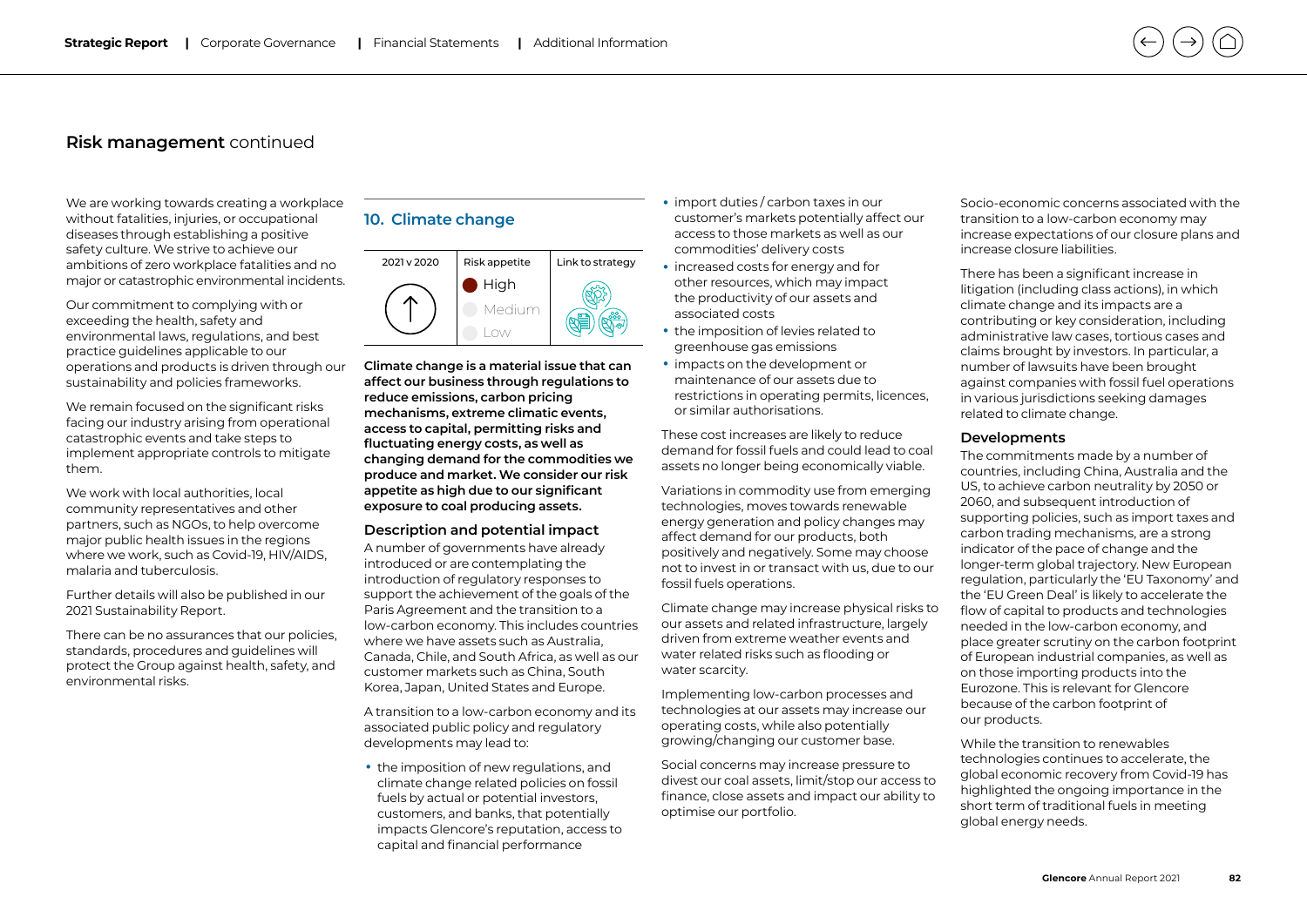#### **Mitigating factors**

We seek to integrate climate considerations, such as energy and climate policies in countries where we operate and sell our products, expectations of our value chains, and the various commitments to achieve the goals of the Paris Agreement, into our strategic decisions and day-to-day operational management.

We balance our ownership of coal assets with our interests in our metals' businesses which are considered crucial to the green economy such as copper, nickel, and cobalt.

Our internal Climate Change Taskforce, led by our CEO, co-ordinates our analysis and planning of the effects of climate change on our business.

We have set ourselves a short-term target of an absolute 15% reduction of our total emissions (Scope 1, 2 and 3) by 2026, and a medium-term target of an absolute 50% reduction of our total emissions by 2035. Our medium-term target is consistent with the midpoint of Intergovernmental Panel on Climate Change's 1.5°C scenarios, and with the Net Zero scenario set out by the International Energy Agency. Post 2035, we have set ourselves the ambition to achieve, with a supportive policy environment, net zero total emissions by 2050.

We monitor and report our Scope 1, 2 and 3 emissions, and use this data in managing our operational carbon footprint, as well as for the development and tracking of our targets.

To better understand and plan for the effects of climate change on our business, we have a framework for identifying, understanding, quantifying and, ultimately, managing climate-related challenges and opportunities facing our portfolio which covers Government policy, lobbying activities, carbon pricing, energy costs, physical impacts, access to capital, permitting risk, product demand and litigation risks.

Further information is available at: **[glencore.com/sustainability/climate-change](https://www.glencore.com/sustainability/climate-change)**

## **11. Community relations and human rights**

| 2021 v 2020 | Risk appetite | Link to strategy |
|-------------|---------------|------------------|
|             | Medium        |                  |
|             | O(M)          |                  |

**We have a geographically diverse business, operating in both developed and developing countries in an array of different contexts. A perception that we are not respecting human rights or generating local sustainable benefits could have a negative impact on our ability to operate effectively, our reputation with stakeholders, our ability to secure access to new resources, our capacity to attract and retain the best talent and ultimately, our financial performance.**

#### **Description and potential impact**

Respecting human rights and building strong relationships are fundamental to the current and future viability of our business.

Areas that may be affected negatively include the health and safety of our workforce and surrounding communities, environmental damage and interactions with individuals and groups who live and work in or near our local communities. Poor performance can contribute to social instability and the perceived and real value of our assets.

We have a geographically diverse business, operating in both developed and developing countries in an array of different contexts. In a number of regions where we operate, the socio-political environment is complex which presents additional business, social and security risks if not well understood and managed.

The consequences of adverse community reactions or allegations of human rights incidents could also have a material adverse impact on the cost, profitability, ability to finance or even the viability of an operation and the safety and security of our workforce and assets. In addition, global connectivity means that local issues can quickly escalate to a regional, national and global level potentially resulting in reputational damage and social instability.

Some of our mining operations are in remote areas where they are a major employer in the region. This presents particular social challenges when the mine's resources are depleted to an extent that it is no longer economic to operate and must be closed. Robust planning and stakeholder engagement are key to mitigating environmental and social closure risks.

The destruction of indigenous cultural heritage during mining activities in Australia has highlighted the need for effective management processes and engagement, to protect areas and items of cultural significance, and to avoid business and reputation risks.